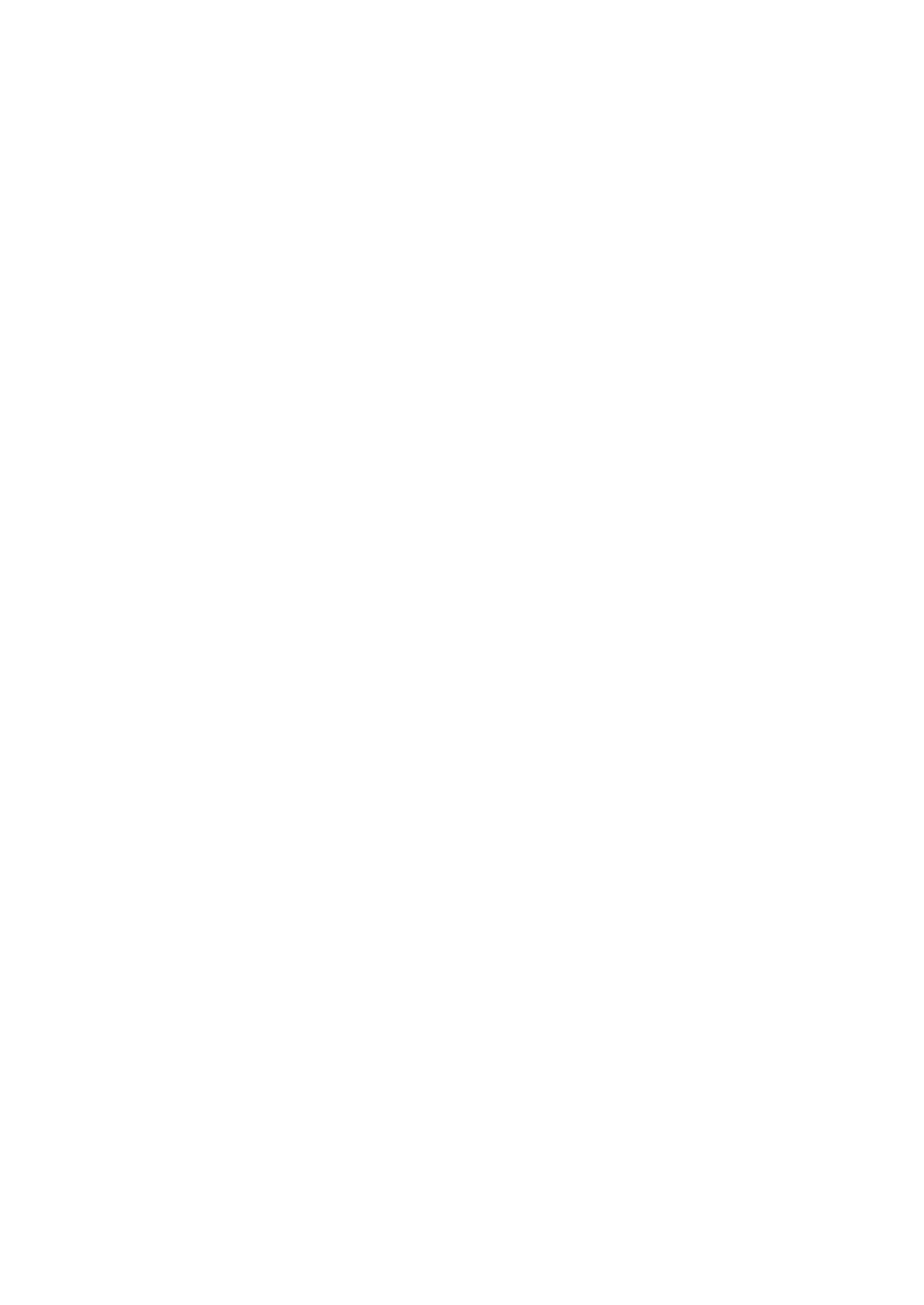# MODULE 11. IP Valuation

### **OUTLINE**

## **LEARNING POINT 1: What is IP Valuation**

- 1. Definition of an asset
- 2. Value of an asset
- 3. Definition of IP valuation
- 4. IP valuation triggers

# **LEARNING POINT 2: IP Valuation methods**

- 1. Cost method
- 2. Market method
- 3. Income method

### **LEARNING POINT 3: Preparing for IP valuation**

1. IP audit in IP valuation

### **LEARNING POINT 4: How to valuate IP assets using DCF method: Step by step**

- 1. Main concept
- 2. Projecting income stream (Cash Flow)
- 3. Determining the Remaining Economic or Useful Life (RUL) of the IP asset
- 4. Considering risks (Discount Rate)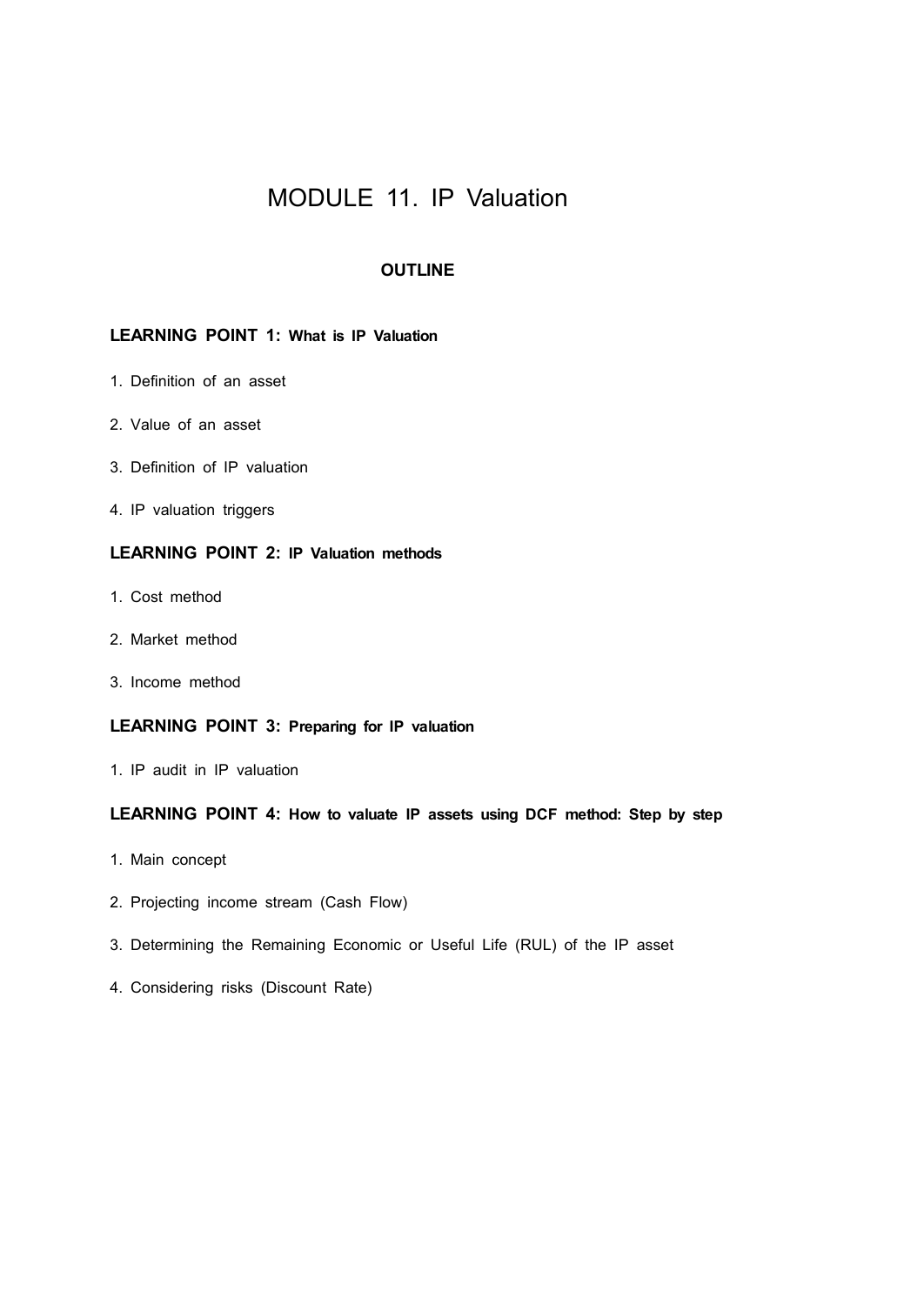### **LEARNING OBJECTIVES**

- 1. You will understand what is meant by assets, IP assets, value and IP valuation.
- 2. You will learn the reasons or the circumstances that call for the conducting of an IP valuation.
- 3. You will understand the essence of and the differences between the three commonly used valuation methods such as cost, market and income methods, including the real option method.
- 4. You will go through each step of the discounted cash flow method (DCF).

### **LEARNING POINT 1: What is IP Valuation**

### **1. Definition of an asset**

 An asset is a resource that is controlled by an entity (such as a company or a business) as a result of past events (for example, purchase or self-creation) and from which future economic benefits (inflows of cash or other assets; or reduction in costs) are expected.

Basically, the wealth of a business comprises of the following types of assets

#### **Wealth = Working Capital + Fixed Asset + Intangible Assets**

 **Working Capital :** Working capital refers to the excess of current assets (cash, short-term investments, accounts receivable, inventories, prepaid expenses, etc.) over its current liabilities (trade accounts payable, current portion of long-term debt, income taxes, withholding taxes, accrued liabilities, etc.). It is also known as net current assets.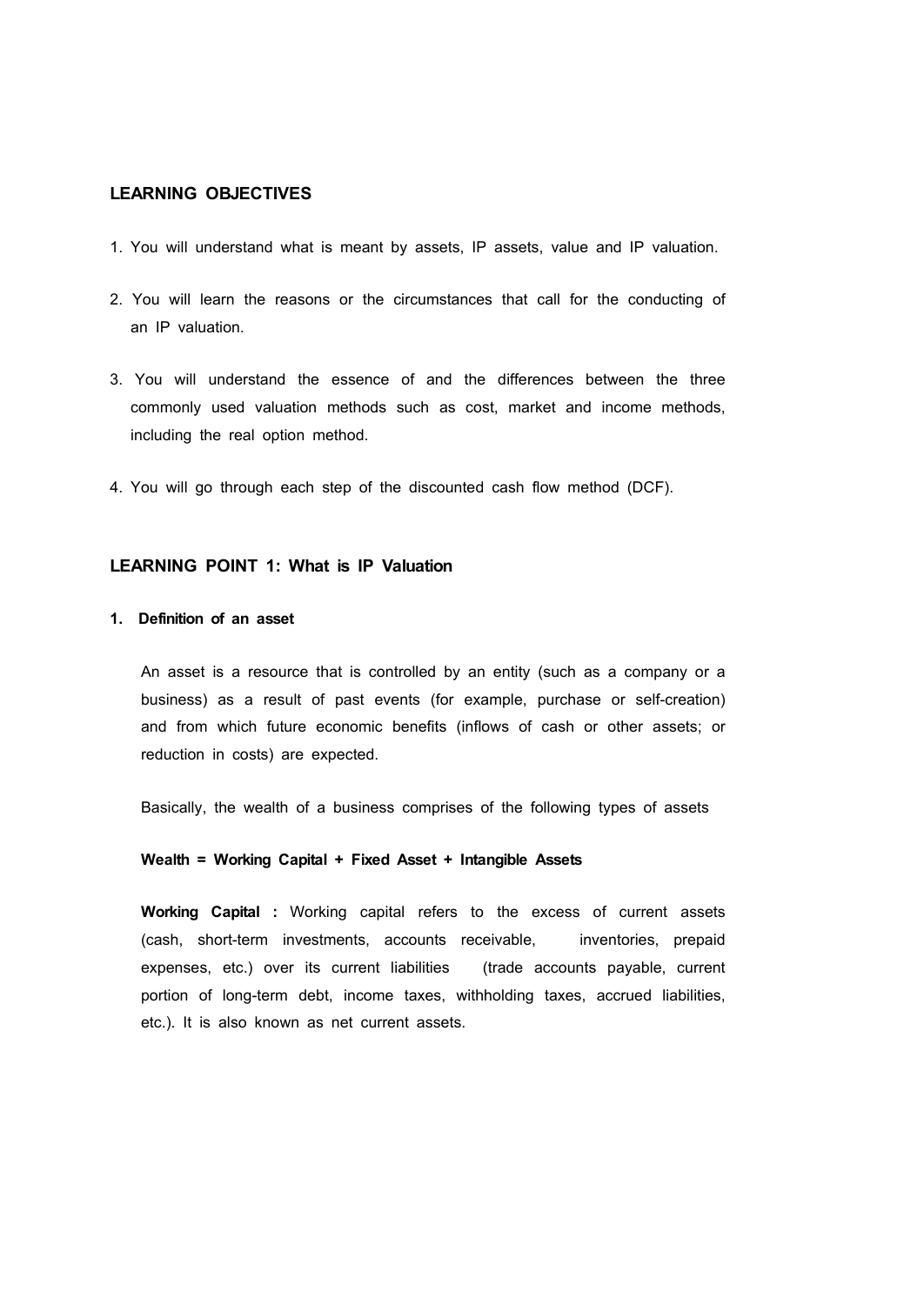**Fixed Asset :** Fixed assets which include plant, machinery and equipment, land and buildings, office furniture and equipment, computers, vehicles and other tangible property used by a business but not converted into cash in day-to-day business. Traditionally, fixed assets were considered to be the brick and mortar of a business and were seen as the main contributors to its wealth/value.

 **Intangible Assets :** Intangible assets are the non-physical property of a business. Traditionally, they were considered to be the 'Goodwill' of a business, that is, the amount paid for a business in excess of the fair value of its identifiable net assets. A wide range of intangible assets, such as customer's loyalty, well respected business name/strong reputation, calibre and morale of employees, IP assets, etc, were clubbed under 'Goodwill.'

#### **Intellectual property (IP) assets?**

 IP assets are a sub-set of intangible assets and distinguished from other intangible assets by the fact that these are created by law. As such, IP assets are legally protected and can be legally enforced. These can be independently identified, are transferable and have an economic life (in contrast to their legal life, which is generally longer than their economic life).

IP assets include patents, industrial designs, trademarks, copyright and trade secrets.

 Legal perspective: An IP asset can be defined in terms of particular qualitative characteristics or standards (such as that of novelty, originality). Economic perspective: An IP asset can be defined in terms of the economic benefit linked to the IP asset.

 For example, a patent that has not contributed to the production or protection of income, has no economic value, even though it has legal existence.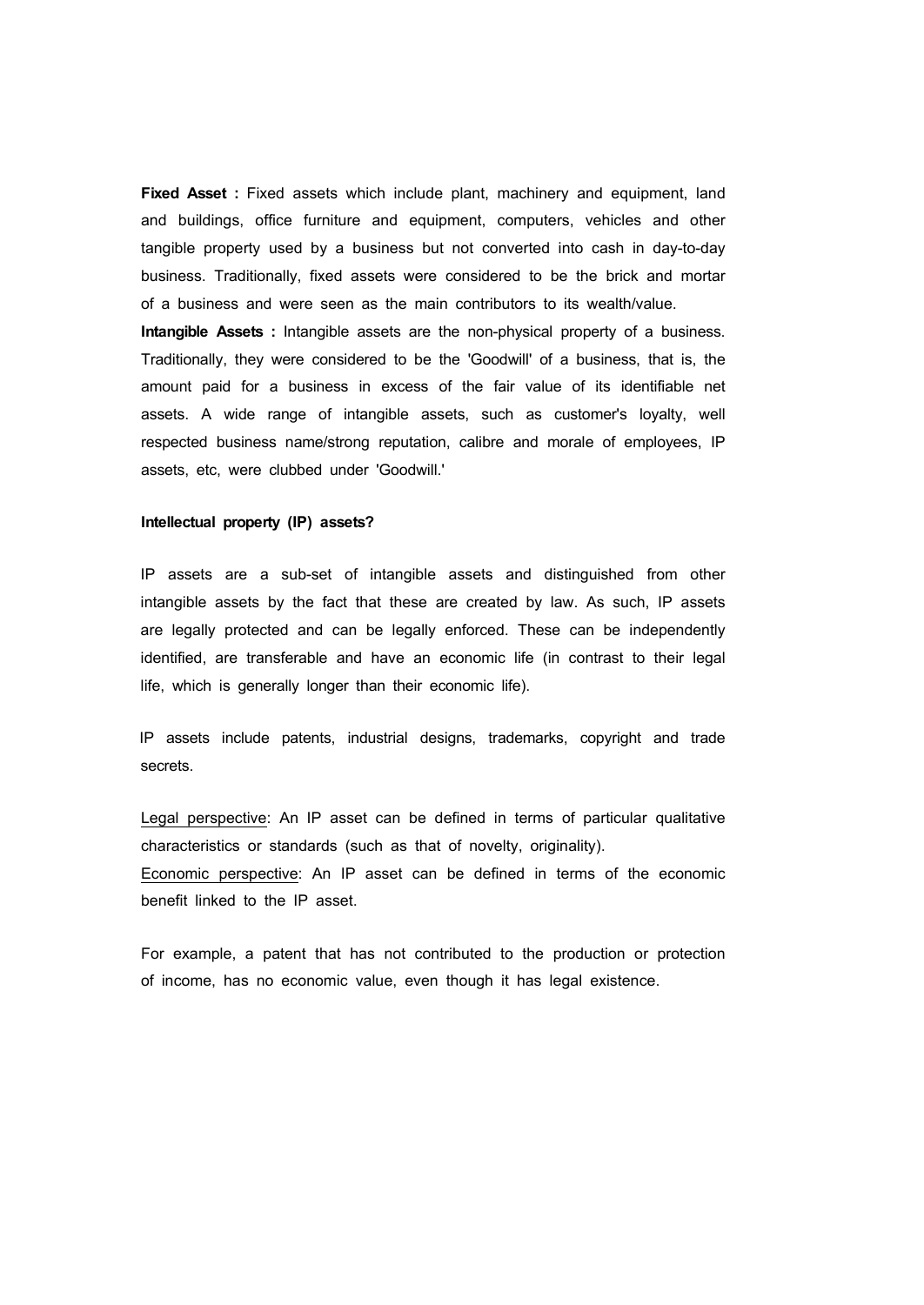### **2. Value of an asset**

 The value of an asset is **the value of the future economic benefits** it brings. The value of an asset, whether tangible or intangible, can be estimated. Some assets are easier to value than others, and some valuations are more precise than others. Monetary or financial valuation is the process of determining or measuring reliably the value or worth of an asset in certain circumstances, the cost or price of an asset may be a good indicator of its value.

### **(1) Value of an IP asset?**

The value of an IP asset derives, in essence, from **its ability to exclude competitors from a particular market.** Whilst the legal right grants exclusivity or the right to exclude, the economic right is based on exclusivity of use, that is, the ability to control the use of the IP asset.

- For an IP asset to have a quantifiable value, it should:<br>- generate measurable amount of economic benefit to its owner/user.
- enhance the value of other assets with which it is associated.

### **(2) How to derive value from an IP asset**

- a. Direct exploitation of the IP
- b. Through sale or licensing of the IP
- c. Even by not exploiting an IP asset (i.e., by merely owning it), it may be possible to add value, for example, by:<br>- minimizing the negotiating power of customers,
- 
- offsetting supplier power,
- mitigating rivalry,
- raising barriers to entry by competitors,
- reducing the threat of substitutes.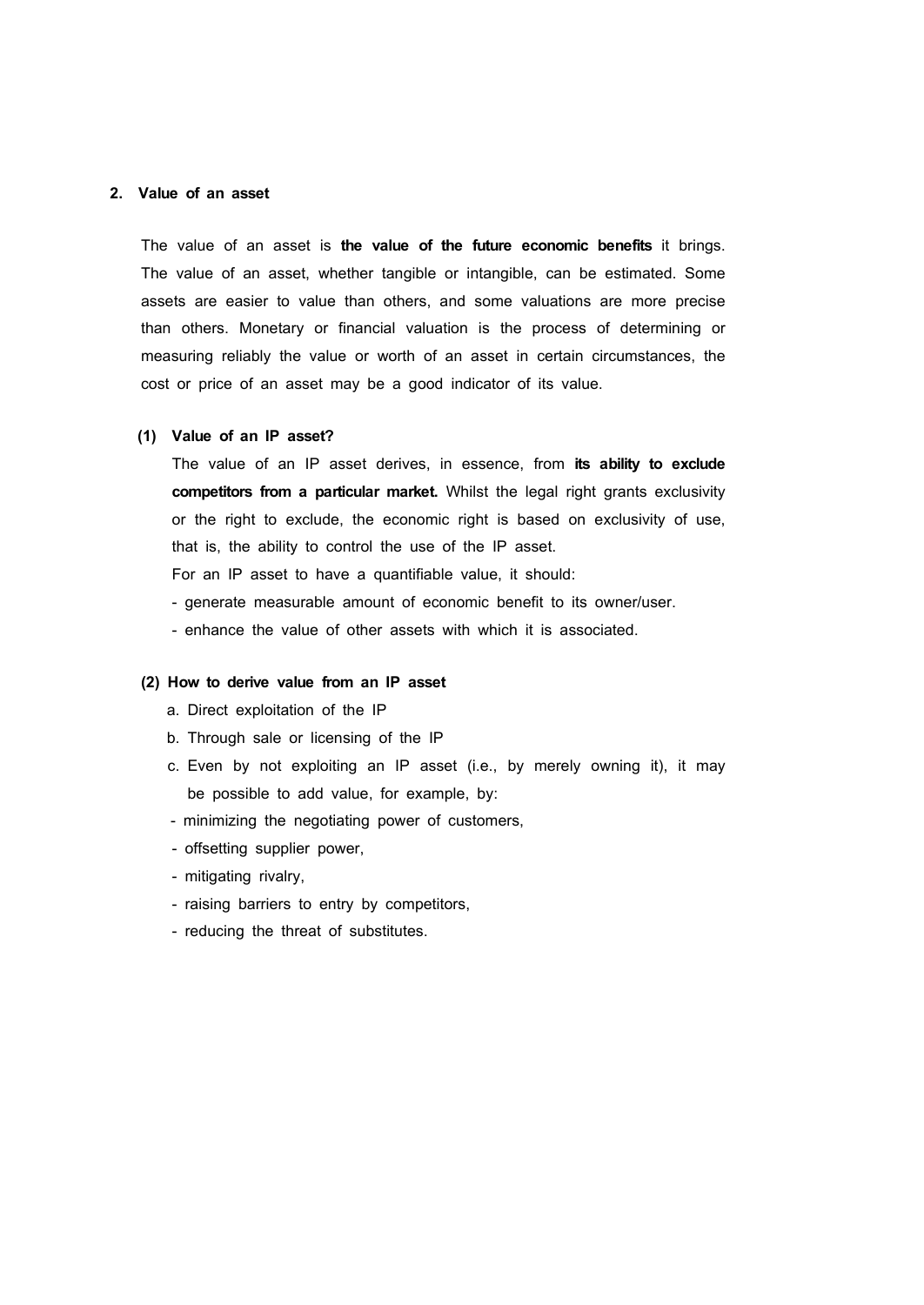#### **Learn More: Price and Value**

### **Price**

The price of an IP asset represents the amount of money for which the ownership of that IP asset would be exchanged between a willing buyer and a willing seller.

Price is the monetary amount at which an asset trades in the market.

It is typically defined as what a buyer is willing to pay, in an arm's-length transaction, based on his perceived value of the asset.

The determination of price may be influenced by many factors, which include time, demand, reasons for selling, synergies for buyer, negotiation skills of the parties involved, etc.

### **Value**

The value of an IP asset represents the potential future economic benefits to the IP owner or authorized user.

For example, for a purchased patent, presumably, the benefits (value) to the buyer exceed not only the price paid but also many other costs that may be incurred by the buyer in the process of buying (such as time costs and transaction costs) or in exercising the option of buying the patent (such as opportunity costs : not being able to do or buy something else if the patent is purchased).

### **3. Definition of IP valuation**

IP valuation is a process to determine the monetary value of subject IP.

#### **(1) Prerequisites for Undertaking IP Valuation**

 To be able to do the valuation of an IP asset, it must be separately identifiable.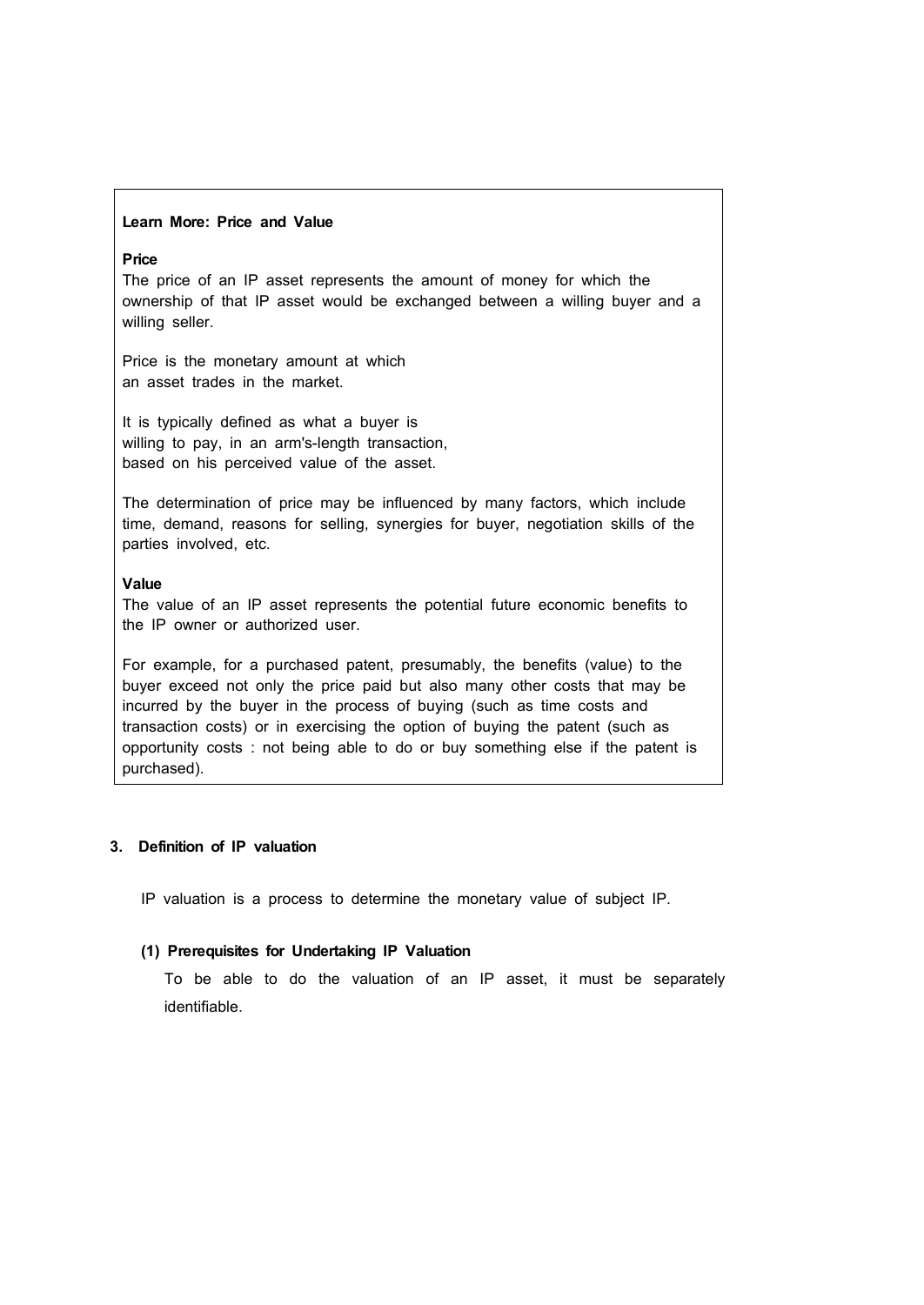- a. The IP asset must be subject to specific identification and a recognizable description.
- b. There should be some tangible evidence or manifestation of the existence of the IP asset (e.g., a contract, a license, a registration document, a computer diskette, a set of procedural documentation, a listing of customers, recorded on a set of financial statements, etc.)
- c. It should have been created or have come into existence at an identifiable time (or time period) or as the result of an identifiable event.
- d. It should be capable of being legally enforced and legally transferred.
- e. It should be capable of having its income stream separately identifiable and isolated from the contribution of other assets employed in the business.
- f. It should be capable of being sold, without selling the other business assets of the enterprise to the same buyer.
- g. It should be subject to being destroyed or to a termination of existence at an identifiable time (or time period) or as the result of an identifiable event.

#### **(2) Factors influencing IP Valuation**

a. Premise of value : The value of an IP asset would depend on the context or circumstances in which it is being valued.

 For example, is it being valued in the context of a 'going concern' where it is 'alive and well' and performing its job, or is it being valued in a context of a going concern but where it is not being used? Similarly, in the case of liquidation, is it a forced liquidation or an orderly disposition of assets? The value will be different in each of these four situations.

- b. Standard of value: Learn More
- c. Reasons for, or purpose of, the valuation
- d. Time or date of valuation
- e. Access to and reliability of relevant data and information
- f. Valuation method(s) applied and assumptions made while applying a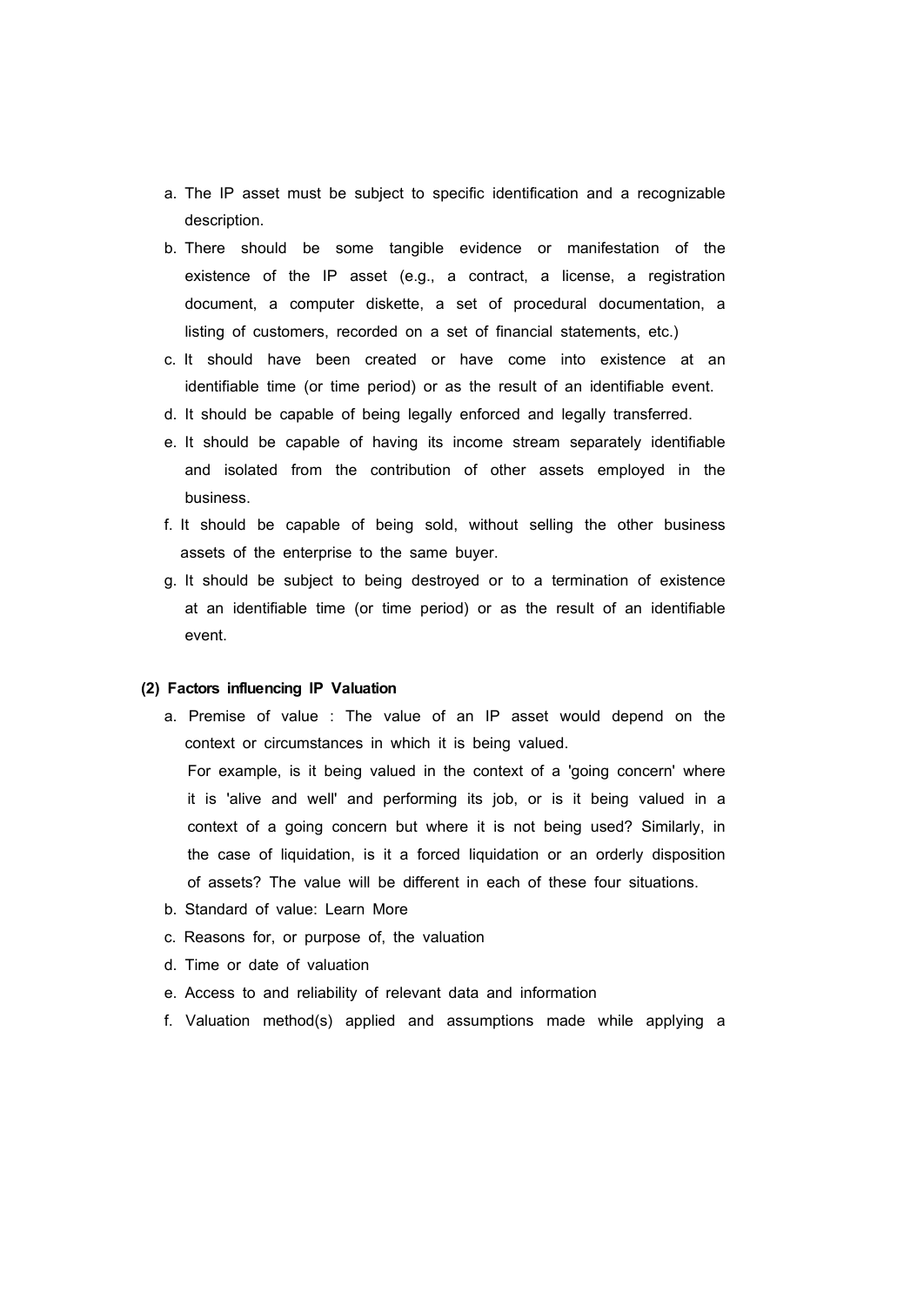particular valuation method

- g. Legal, tax, financial, or other business circumstances
- h. Nature, scope and strength/validity of the underlying IP asset
- I. infringement or freedom to operate issues

#### **Learn More: Standard of value**

Understanding the concepts of fair market value and fair value, the most commonly used standards of value, is important when undertaking an IP valuation exercise.

### **Fair market value (Market value)**

Fair market value can be defined as the price at which an asset or service passes from a willing seller to a willing buyer.<br>- Premise of value : Exchange

It is assumed that both buyer and seller are rational and have a reasonable knowledge of relevant facts.

#### **Fair value (Fair price)**

Fair value is seen as appropriate for use in post transaction purchase price allocation. - Premise of value : Use

Fair value is based on the assumptions that market participants would use when pricing the asset.

Whereas fair market value is seems to be more appropriate when used in the premise of value in exchange, fair value is often based on premise of value in-use. In common situation, IP valuation is a process to valuate the fair market value of an IP asset.

### **4. IP valuation triggers**

 There are numerous individual reasons or motivations for conducting an IP valuation. The valuation triggers refers to the reason or purpose of the valuation. These include the following: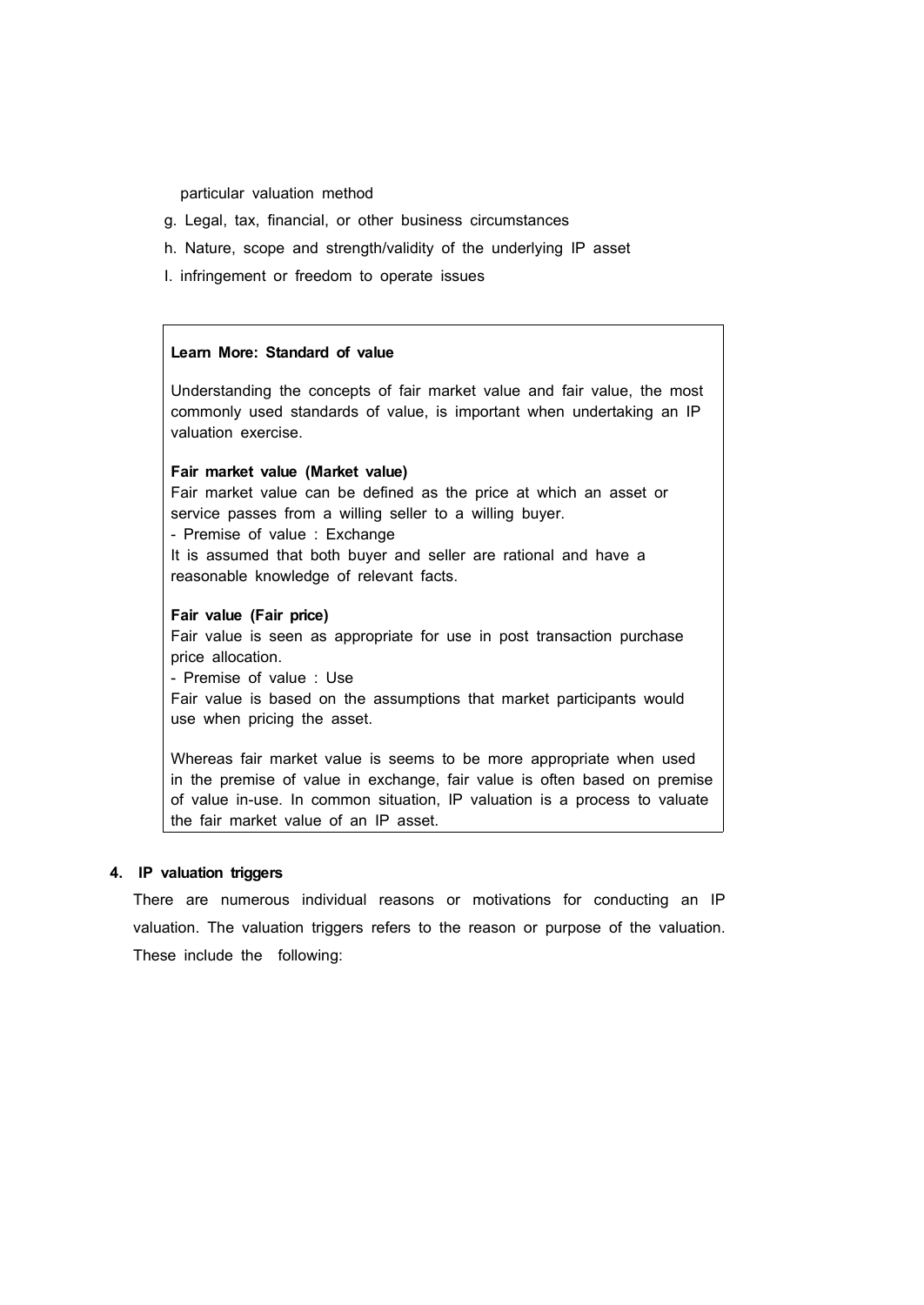| <b>Classification</b>    | Valuation trigger                                 |
|--------------------------|---------------------------------------------------|
|                          | Licensing of IP assets; franchising               |
|                          | Sale or purchase of IP assets                     |
| Transaction              | M&A divestures, spin-offs                         |
|                          | Joint venture or strategic alliance               |
|                          | Donation of IP assets                             |
| Enforcement of IP rights | Calculation of damages when IP right is infringed |
|                          | Investment in R&D                                 |
| Internal use             | Internal management of IP assets                  |
|                          | Strategic financing and/or raising equity/capital |
|                          | Investor relations                                |
|                          | Financial reporting                               |
| Other purposes           | Bankruptcy/liquidation                            |
|                          | Optimizing taxation                               |
|                          | Insurance of IP assets                            |

### **More References 1**‐**1: IP Valuation Trigger**

### **1. Transaction**

### **1) Licensing of IP assets; franchising**

Before conducting negotiations for licensing-in or licensing-out of IP, a thorough understanding of the value of the IP assets ensures more informed negotiation and decision-making concerning the terms and conditions of the proposed license, especially in determining fair and robust royalty rates for optimal exploitation of the IP asset. In franchising too, both the franchisor and the franchisee require a thorough understanding of the value of the IP assets, notably trademark(s) and trade secrets or know how.

#### **2) Sale or purchase of IP assets**

Before selling or buying IP assets, proprietary technology or a company, one needs to know the value of the relevant IP assets to decide whether to proceed with the sale or purchase and, if so, at what price.

### **3) Merger & Acquisition (M & A); divestures, spin-offs**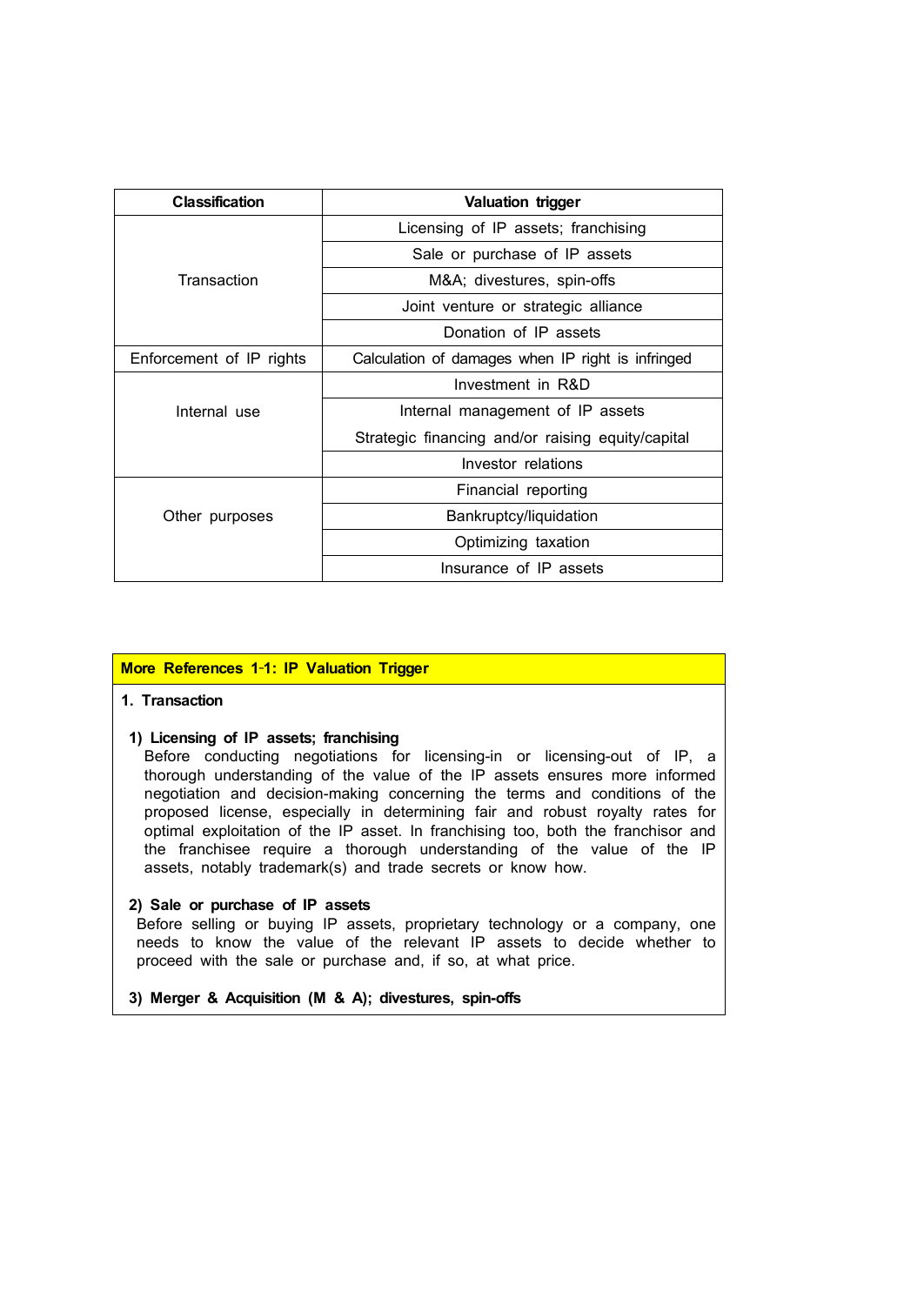Often, the primary reason for considering an M & A transaction is the value of the IP assets of the target company. In such a case, one should consider whether the stand-alone purchase or licensing-in of the relevant IP assets would suffice. If not, then only one should proceed to consider an M & A transaction. In both cases, IP valuation is crucial to making an informed decision. Valuation of the IP assets of the target company often identifies additional value that significantly enhances the final sale or purchase price. Doing so also ensures that deals are priced and structured by keeping IP risks and value realization opportunities in mind. Further, IP valuation enables the parties to take an informed decision on the acceptable cost of capital or deciding on financial leverage strategy to be followed. Understanding fully the strategic fit and value extraction opportunities of the target's core and non-core IP assets facilitates post-deal IP integration and maximization of the returns from the acquisition. It also influences positively the resulting company's value and share price.

#### **4) Joint Venture or Strategic Alliance**

Before contemplating entering into a joint venture or other types of strategic alliances one should make a comparative analysis of the value of IP assets involved in the various options under consideration. In structuring a joint venture deal, the parties involved should understand as to how much value IP assets contribute to it. The same is true of a strategic alliance, as both parties would be well placed to take advantage of the deal if they are not only aware of the technological contribution of the IP assets but also of their monetary value.

### **5) Donation of IP Assets**

When an enterprise owning IP assets is not using the IP assets in its core business or is not usefully licensing-out, whether the IP assets are core or non-core to its business, it should consider donating such IP assets, as donation of IP assets may attract significant tax benefits in some countries. For calculating the tax benefit, it is important to value such IP assets. Tax authorities would not be interested in understanding how the value of any donated IP asset was calculated but may also prescribe rules as to how the value of an IP asset should be calculated.

### **2. Enforcement of IP rights; Calculation of Damages**

Knowledge of the value of an IP asset influences the decision about the strategy to be used when it is infringed. IP valuation enables an entity to decide whether to pursue the infringement through a court action (by filing a suit for infringement), take recourse to alternative dispute resolution mechanisms, such as mediation or arbitration, or consider licensing of the IP asset to the infringer. In the event of a successful infringement prosecution IP valuation plays an important role in calculating damages, whether those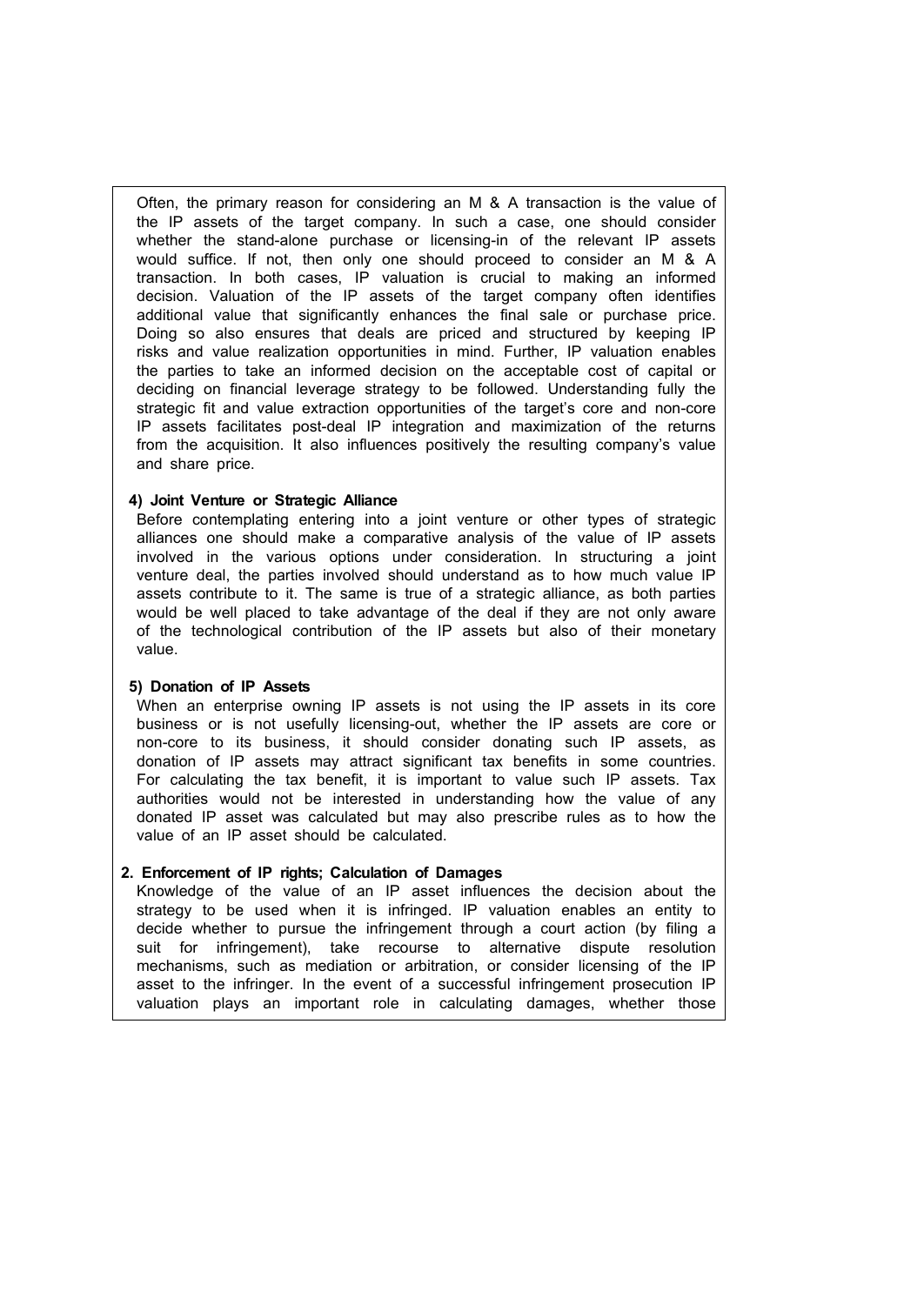damages are based on an assessment of the infringer's profits or a reasonable royalty.

### **3. Internal Use**

#### **1) Investment in Research and Development (R&D)**

While considering whether to invest in R & D, the value of potential IP assets may be a key factor in taking a decision.

#### **2) Internal Management of IP Assets**

IP valuation helps in budgeting and resource allocation decisions. For example, if a company is spending a significant amount of money on internal R&D but is losing ground to competitors due to slow or late product introductions, it may need to rethink its R&D strategy and processes. In today's knowledge economy, more companies are turning to an open innovation model of actively buying and licensing innovations from other entities to supplement or even replace internal R&D. During an IP audit, the review of an IP portfolio provides an opportunity to identify IP assets whose value, for example, has become insignificant or markedly decreased. If such IP assets are used only in a non-core business activity or their strategic importance has become insignificant, it may be decided as to whether to continue maintaining such IP assets, license them, sell them or let these IP assets lapse. Thus, an informed decision to discontinue payment of maintenance fees may lead to substantial cost savings. IP valuation also provides strategic guidance for new product development, brand-extensions, line-extensions, managing foreign filing and prosecution costs, etc.

#### **3) Strategic Financing and/or Raising Equity/Capital**

Despite challenges in perfecting a security interest in IP assets, some banks are relying on IP assets to secure debt financing. In the past, for monetizing an IP asset, meant taking steps to create a product or secure a royalty stream. With an emerging secondary market for IP assets, new ways to monetize IP assets are being devised. For example, in the recent past, revenue streams linked to a portfolio of copyright or patent assets have provided the basis for creating IP asset backed securities. For such IP asset-backed securitization, the valuation of an entity's IP assets is crucial. As a result, in recent years, IP financing deals have been completed through a number of financial vehicles – securitization, bank debt, hedge funds and private equity.

Venture capitalists are beginning to look at patent strategies and patent portfolios. Usually, they do not engage in quantitative valuation of IP assets or of portfolios of IP assets. Rather venture capitalists prefer to value the company as a whole and consider the role of IP in that process.

Asset-backed securitisation is the process of pooling homogeneous financial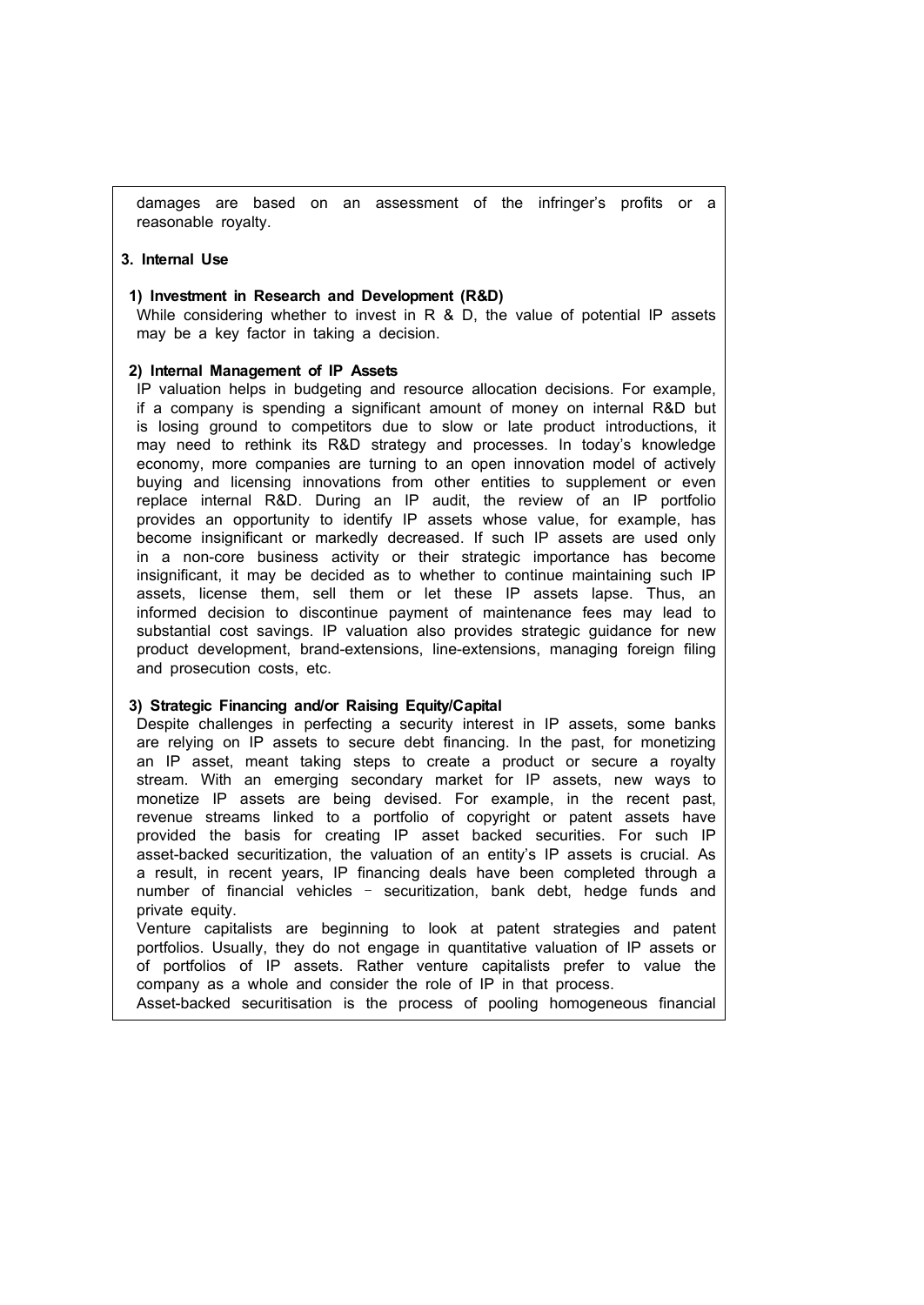assets and issuing securities backed by the financial assets into the capital markets.

It relies on the structured financing and characteristics of collateral to achieve creditworthiness. Pools of assets are transferred into a special purpose vehicle (SPV). Securities are rated on the strength of the legal structure and level of credit enhancement, based on historical performance.

#### **4) Investor Relation**

In the case of a listed company, an IP valuation helps to communicate the value of its IP assets to capital markets, supports its share prices, and helps to obtain funding from investors. Valuation of IP assets is also required for initial public offering (IPO) documents.

### **4. Other Purposes**

### **1) Financial Reporting**

The recognition of the increasing share of IP assets in the total market value of enterprises has contributed to the change in the way the accounting community has begun to treat IP assets in financial reporting. Historically, accounting practice did not recognize the separability of IP assets from other forms of intangible assets and, hence, IP assets were not included in the balance sheets of a company. However, the international accounting standards board (IASB) now recognizes acquired and identifiable intangible assets (i.e., IP assets) and requires all acquired IP assets to be recognised as assets, separately from goodwill, on the balance sheet of the business acquiring the IP assets.

The value of internally generated IP assets continues to be left out of the balance sheets of companies. The reason for excluding internally generated IP assets is that any value reported on the balance sheet has to be objective, reliable, and verifiable/auditable. Any asset whose value is calculated on the basis of predictions of future cash flows and on the basis of estimation of an "appropriate" discount rate is considered to be too subjective for financial reporting purposes.

In many countries, acquired intangible (including IP) assets are amortizable provided their useful life to business, or income generation, is of a limited duration, and provided the useful life can be accurately estimated. IP assets, such as trademarks, with an indefinite useful life must undergo an annual impairment test. When a brand is acquired, IP valuation is done for the initial valuation as well as the periodical impairment tests for the derived values to be included in the balance sheet.

### **2) Bankruptcy/Liquidation**

In a bankruptcy, the IP assets of the bankrupt company have to be valued, as also its physical assets, in determining how those are assets are to be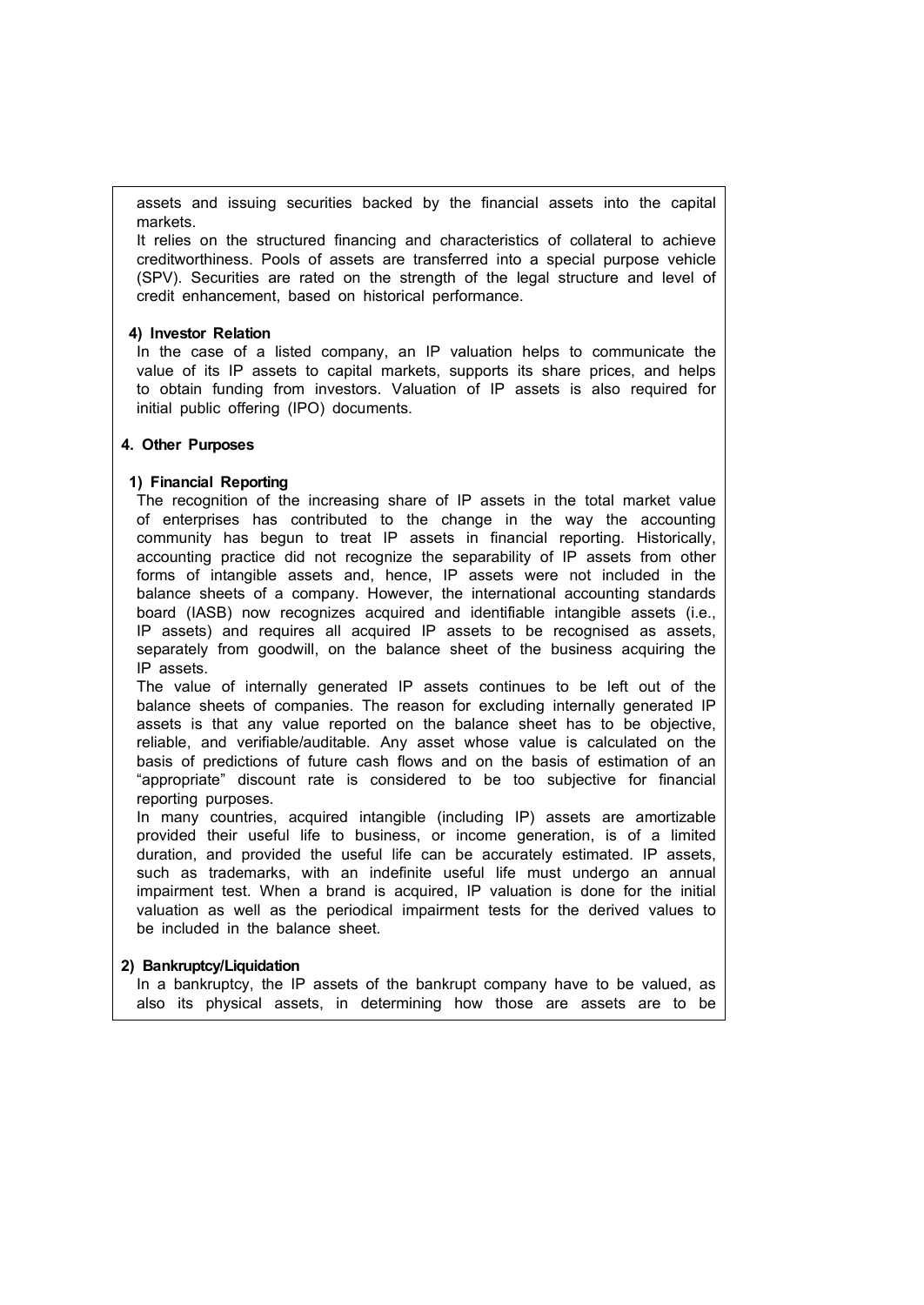#### distributed.

#### **3) Optimizing Taxation**

In devising ways to optimize the tax to be paid by a company, its assets, including its IP assets, require to be valued. IP assets create numerous opportunities for tax planning in both third party transactions as well as internal strategies such as cross-border transfer pricing and centralizing the ownership of IP assets in IP holding companies.

The internal revenue service or other tax authorities would like to know as much as possible about the basis for any value determination used when allocating portions of the purchase price associated with the acquisition of a company.

In the past, many companies had allowed their affiliates to use their trademarks for little or no charge, but as the realization has grown of the profit generating powers of trademarks, companies have increasingly taken to charging royalties for their use. This has alerted tax authorities around the world, with many now asking companies to charge their subsidiary operations for the use of their trademarks. Valuation of IP assets helps in assessing fair transfer prices for the use of IP assets, including brands, to subsidiary companies.

### **4) Insurance of IP assets**

A new market is opening up for the insurance of IP assets with a number of major insurers in the developed countries creating products tied to the capital value of IP assets, especially trademarks/brands.

### **LEARNING POINT 2: IP Valuation methods**

### **1. Cost Method**

#### **(1) Main concept**

 Cost method is based on the intention of establishing the value of an IP asset by calculating the cost of developing a similar (or exact) IP asset either internally or externally.

 It seeks to determine the value of an IP asset at a particular point of time by aggregating the direct expenditures and opportunity costs involved in its development and considering obsolescence of an IP asset.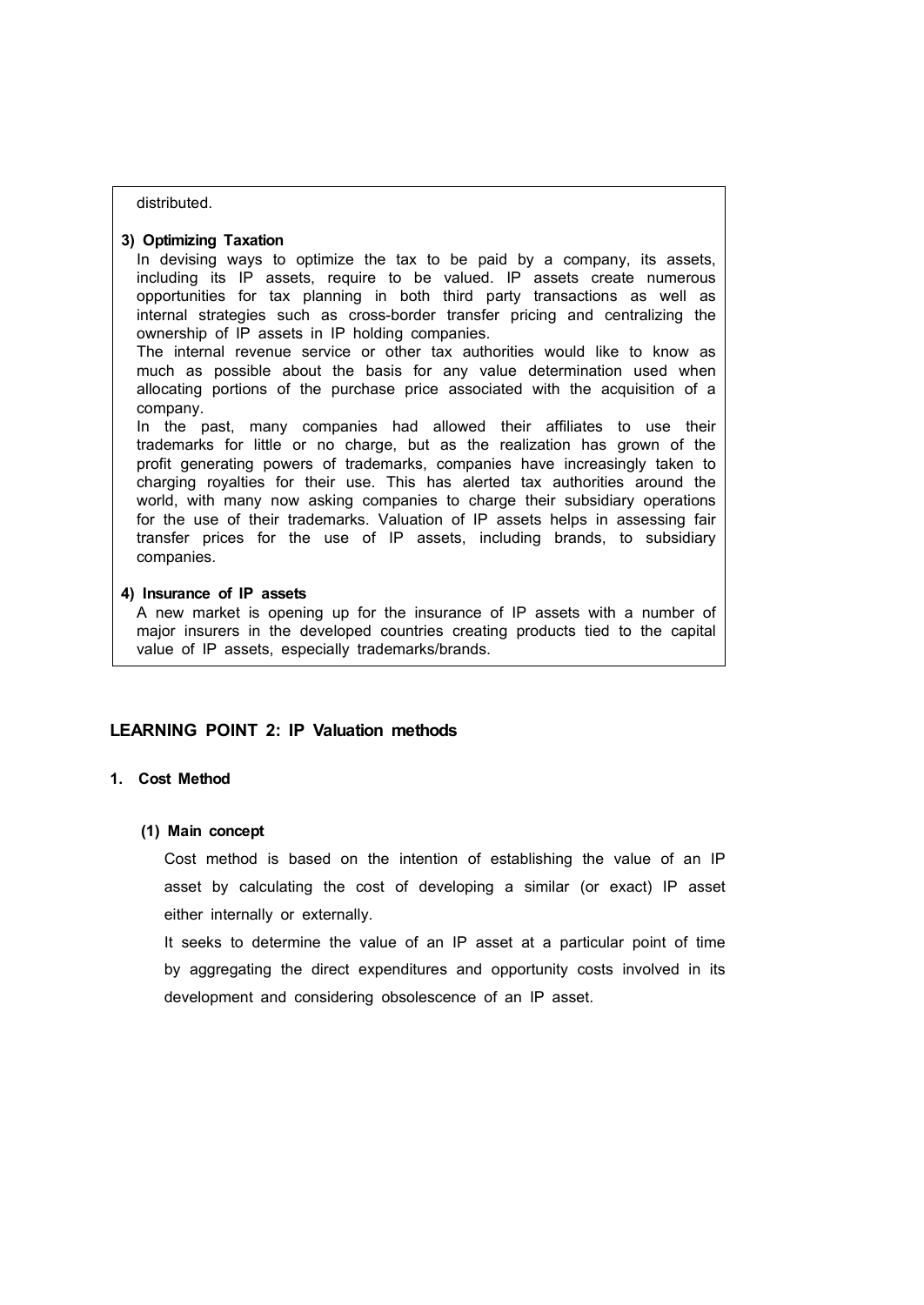For example, if the IP owner has data pertaining to the cost it incurred for the preceding five years and wants today's value of that IP, the cost incurred in its development, adjusted to inflation, will provide a current value which, in turn, will be further adjusted for obsolescence to arrive at a final opinion of its value.

#### **Obsolescence**

 Obsolescence includes physical deterioration, and functional, technological and economic obsolescence, however, physical deterioration generally does not apply to IP because IP is intangible. Functional, technological, and economic obsolescence do affect the value of IP.

- Functional obsolescence: It occurs when the IP user must incur excess operational costs to use the IP versus current alternatives, which may be state of the art.
- Technological obsolescence: It occurs when technological forces render the IP worthless. For example, patents for a next generation computer floppy disk drive are likely to be worthless because there are better technological options already on the market.
- Economic obsolescence: It occurs when the use of the IP in its highest and best form cannot provide an adequate return on investment. This can occur in IP easily because IP is generally unique and may have little use outside of a particular function.

 The cost method is generally the least used method as, in most cases, it is considered suitable only as a supplement to the income method (if the valuation is not for bookkeeping purposes).The method is normally used in situations where the subject IP is currently not generating any income.

### **(2) Reproduction cost method vs. Replacement cost method -** ①

 There are two variants of the cost method: the reproduction cost method and the replacement cost method.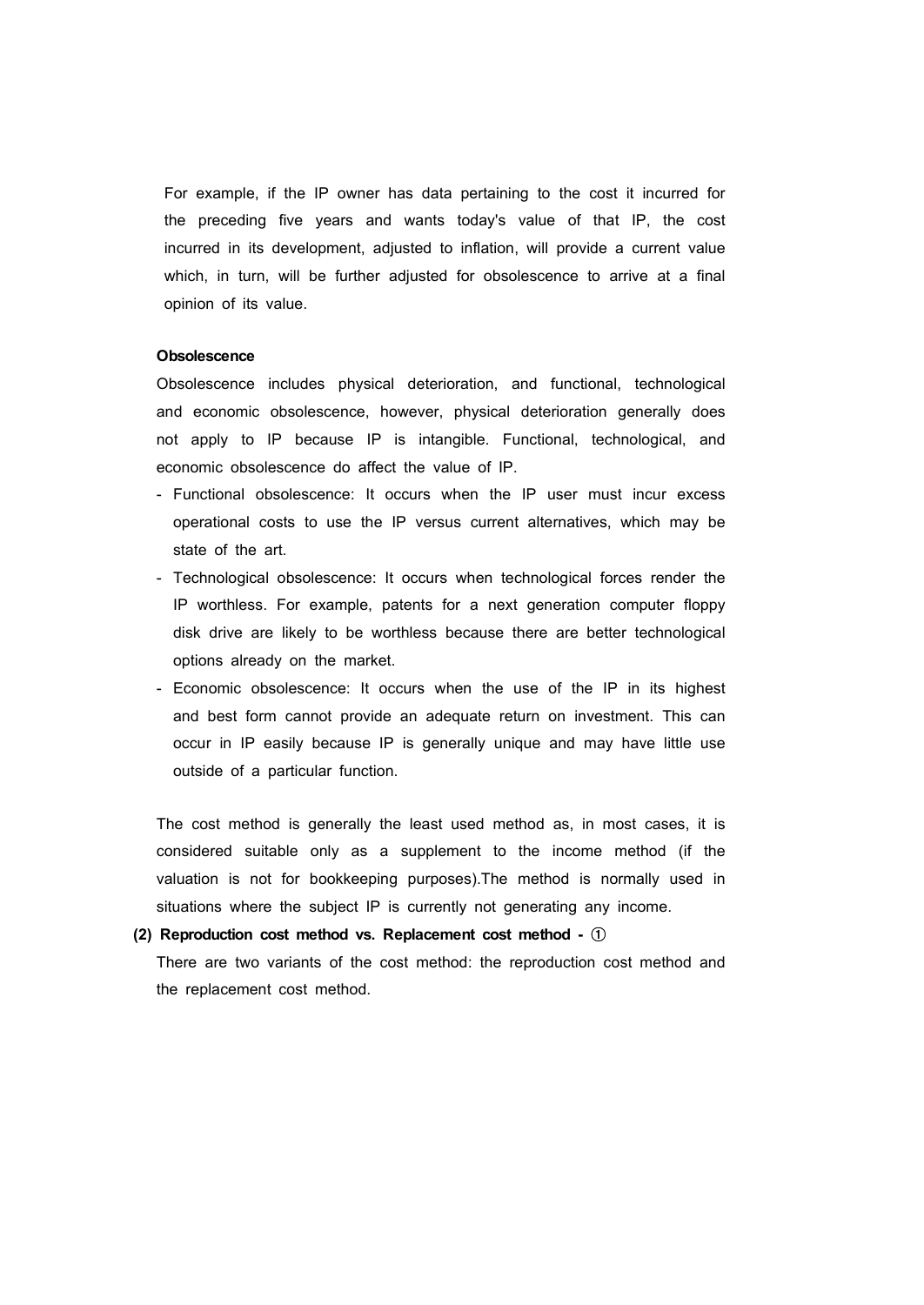| Reproduction cost method                                                                                                                    | Replacement cost method                                                                                                                                                                                                                                      |
|---------------------------------------------------------------------------------------------------------------------------------------------|--------------------------------------------------------------------------------------------------------------------------------------------------------------------------------------------------------------------------------------------------------------|
| Reproduction cost contemplates the<br>construction of an exact replica of the<br>subject IP.                                                | Replacement cost contemplates the<br>cost to recreate the functionality or<br>utility of the subject IP, but in a form<br>or appearance that may be quite                                                                                                    |
| - It is the total cost, at current prices,<br>to develop an exact duplicate or<br>replica of the subject IP.                                | different from the subject IP.<br>- It is the total cost, at current prices,                                                                                                                                                                                 |
| - This duplicate asset would be<br>created using the same or similar                                                                        | to create an asset having equal<br>functionality or equal utility to the<br>subject IP.                                                                                                                                                                      |
| materials, standards, design, layout,<br>and quality used to create the<br>original IP asset.                                               | However, the replacement IP may<br>have greater functionality and/or<br>utility than the subject IP.                                                                                                                                                         |
| - The reproduction cost method does<br>not account for changes in<br>technology, higher utility from other<br>materials, and other factors. | - The replacement IP asset would be<br>created with modern methods and<br>developed according to current<br>standards, state-of-the-art design<br>and layout, new technology and the<br>highest possible quality.<br>- If the replacement IP asset is better |
|                                                                                                                                             | in some way than the subject IP<br>asset, it may yield more satisfaction<br>than the subject IP asset. This fact<br>must be reckoned with while making<br>an estimate of obsolescence.                                                                       |

 An important requirement for both these methods is that the costs be determined as of the valuation date (whether that be today's date or another date) and not the historical expenditures that actually took place.

 For example, many factors relevant to the asset's development may have once been proprietary, but are now in the public domain, and could therefore be acquired at a much lower cost than was actually included initially. Also, research methods may have improved in the interim, to the point where only half of the historical research time is needed to accomplish the same achievements, and this also would affect the value of the asset.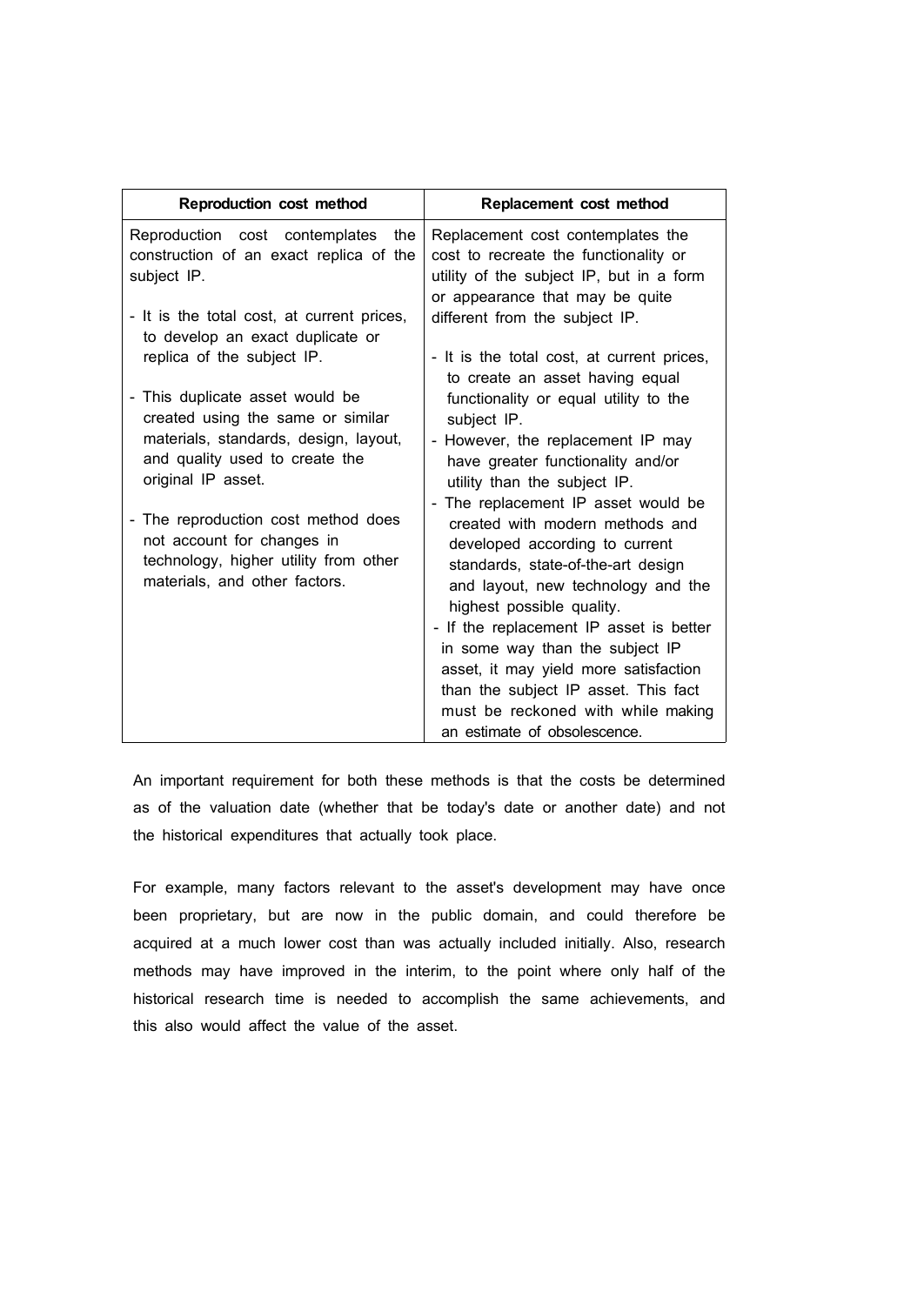### **(2) Reproduction cost method vs. Replacement cost method -** ②

a. The cost method could be summarized as follows:

First, calculate the replacement cost through the formula:

 Reproduction Cost - Curable functional and technological obsolescence = Replacement cost

 An IP's deficiencies are considered curable when the prospective economic benefit of enhancing, or modifying the IP, exceeds the current cost of the material, labor and time needed to change it.

Next, use the replacement cost to estimate the IP's value.

 Replacement Cost - Economic obsolescence - Incurable functional and technological obsolescence = Value

 An IP's deficiencies are considered incurable when the current costs of enhancing or modifying the asset (in terms of materials, labor and time) exceed the expected future economic benefits of improving it.

- b. Situations where the reproduction cost method is used include:
	- litigation purposes
	- measuring return on investment (ROI)
	- tax reporting purposes (for embedded computer software)
- c. Situations where the replacement cost method is used include:
	- estimating a target price prior to negotiations for purchasing an IP asset
	- calculating a basis for suitable royalty rates
	- determining a transfer price*.*
	- establishment of a consumer brand from 20 years ago in today's market, which contains many new
	- direct-to-consumer options such as the Internet and Podcasting.

The decision on which variant should be used will be determined by (1) the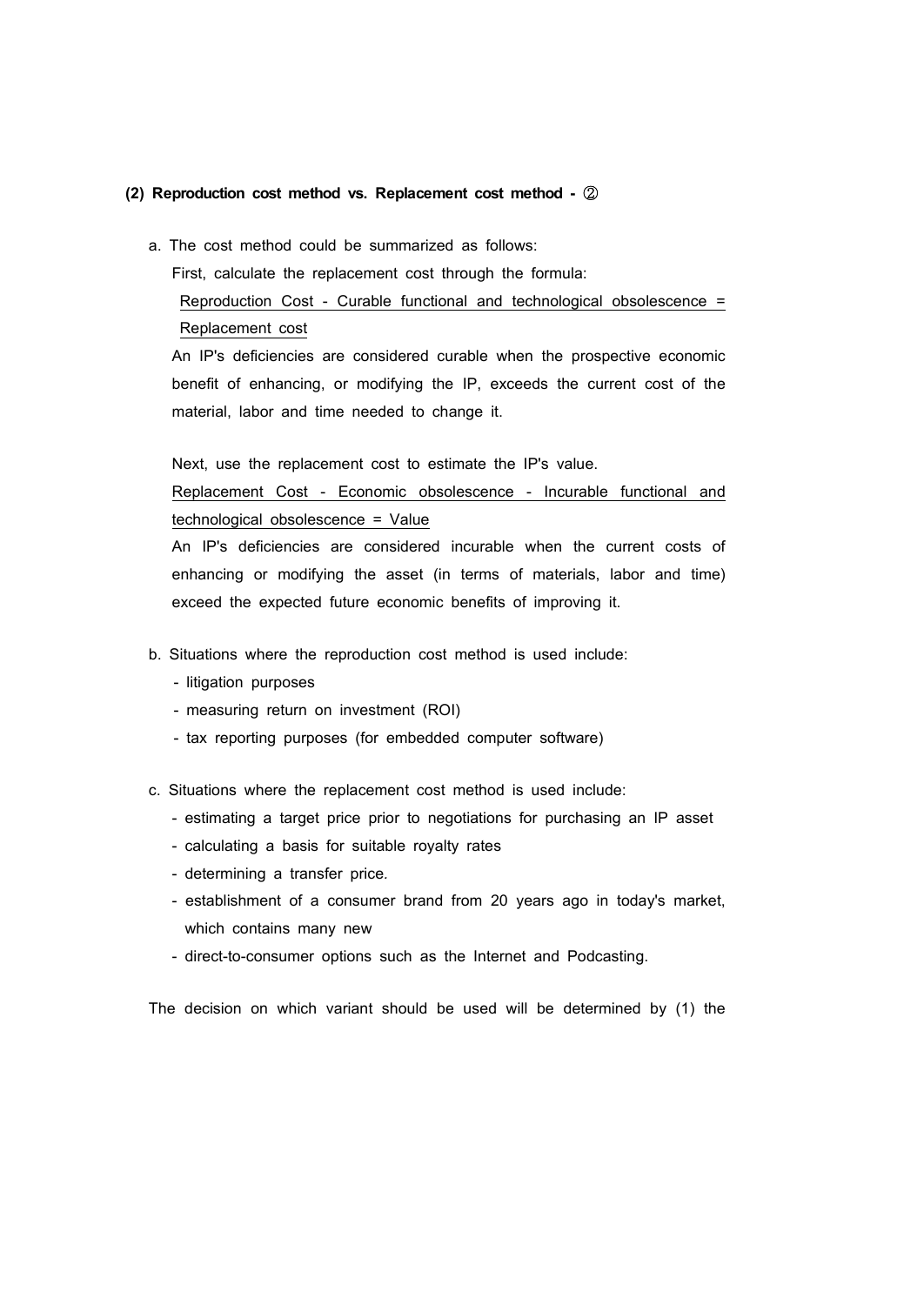type of IP asset to be valued, (2) the date on which the valuation is to take place, and (3) the context in which the valuation is made.

# **(3) Advantages and Disadvantages of cost method**

| <b>Disadvantages</b>                                                                                                                                                                                                                                                                                                                                                                                                                                                                                                                                                                                                                                                                                                                                                                                                                                                                                   |
|--------------------------------------------------------------------------------------------------------------------------------------------------------------------------------------------------------------------------------------------------------------------------------------------------------------------------------------------------------------------------------------------------------------------------------------------------------------------------------------------------------------------------------------------------------------------------------------------------------------------------------------------------------------------------------------------------------------------------------------------------------------------------------------------------------------------------------------------------------------------------------------------------------|
| - Cost method does not account for<br>wasted costs- often vast amounts<br>sums spent on pharmaceutical<br>research projects result in no<br>benefit.<br>- It does not consider the unique and<br>novel characteristics of IP.<br>Therefore, it usually does not<br>incorporate the expected economic<br>benefits or the income generating<br>potential of the IP asset.<br>- It does not take into account the<br>factors of risk and uncertainty<br>associated with realizing the<br>economic benefits associated with<br>the IP asset<br>- It does not directly incorporate the<br>trend in benefits associated with the<br>IP.<br>An IP asset that provides economic<br>benefits with an increasing growth<br>rate can be far more valuable that<br>which displays a downward trend.<br>- The duration over which the<br>economic benefits will be enjoyed is<br>yet another element not considered |
| in this method, as the Remaining<br>Economic or Useful Life (RUL) of<br>the IP is a vital component in<br>valuation.<br>- It may not provide an indication of                                                                                                                                                                                                                                                                                                                                                                                                                                                                                                                                                                                                                                                                                                                                          |
|                                                                                                                                                                                                                                                                                                                                                                                                                                                                                                                                                                                                                                                                                                                                                                                                                                                                                                        |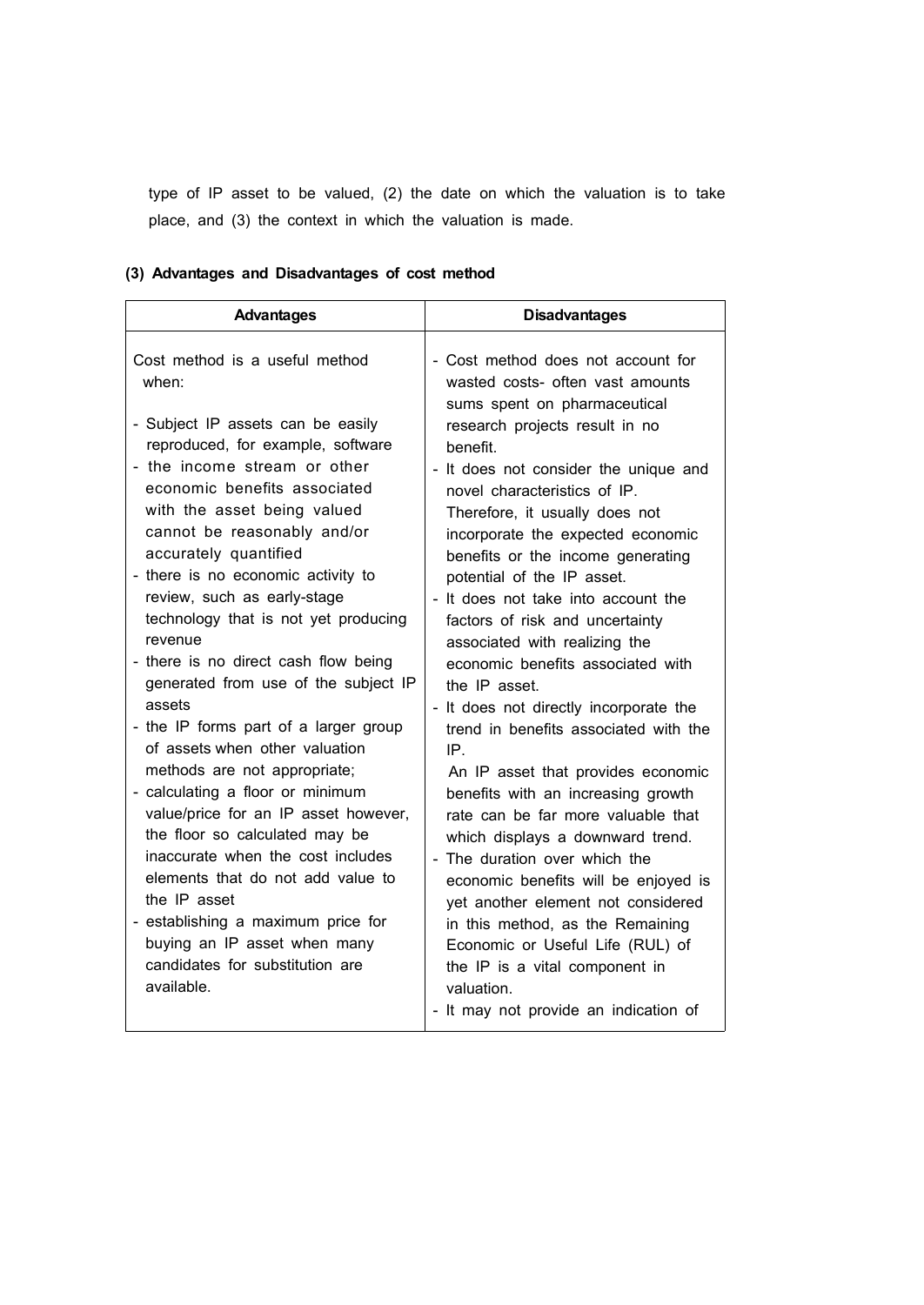| the "highest price obtainable" in the   |
|-----------------------------------------|
| open market, in the context of the      |
| "fair market value" standard.           |
| - This is because potential purchasers, |
| may be willing to pay a premium         |
| over the cost they would incur in       |
| attempting to replicate the property,   |
| to become the proprietor of a novel     |
| product on a timely basis.              |
|                                         |

### **2. Market Methods**

### **(1) Main concept**

 The market method is based on comparison with the actual price paid for a similar IP asset under comparable circumstances.

To do a valuation with this method, one needs to have:

- An active market (price information, arm's length)
- An exchange of an identical IP asset, or a group of comparable or similar IP assets
- If the IP assets are not perfectly comparable, variables to control for the differences

 The more information available on the nature and extent of rights transferred, including the detailed terms and conditions, the circumstances of the transaction (e.g., cross-licence, licence agreed in settlement of litigation), the more accurate the valuation will be.

 This method is much more likely to reflect market perceptions and moods than a valuation based on the income method.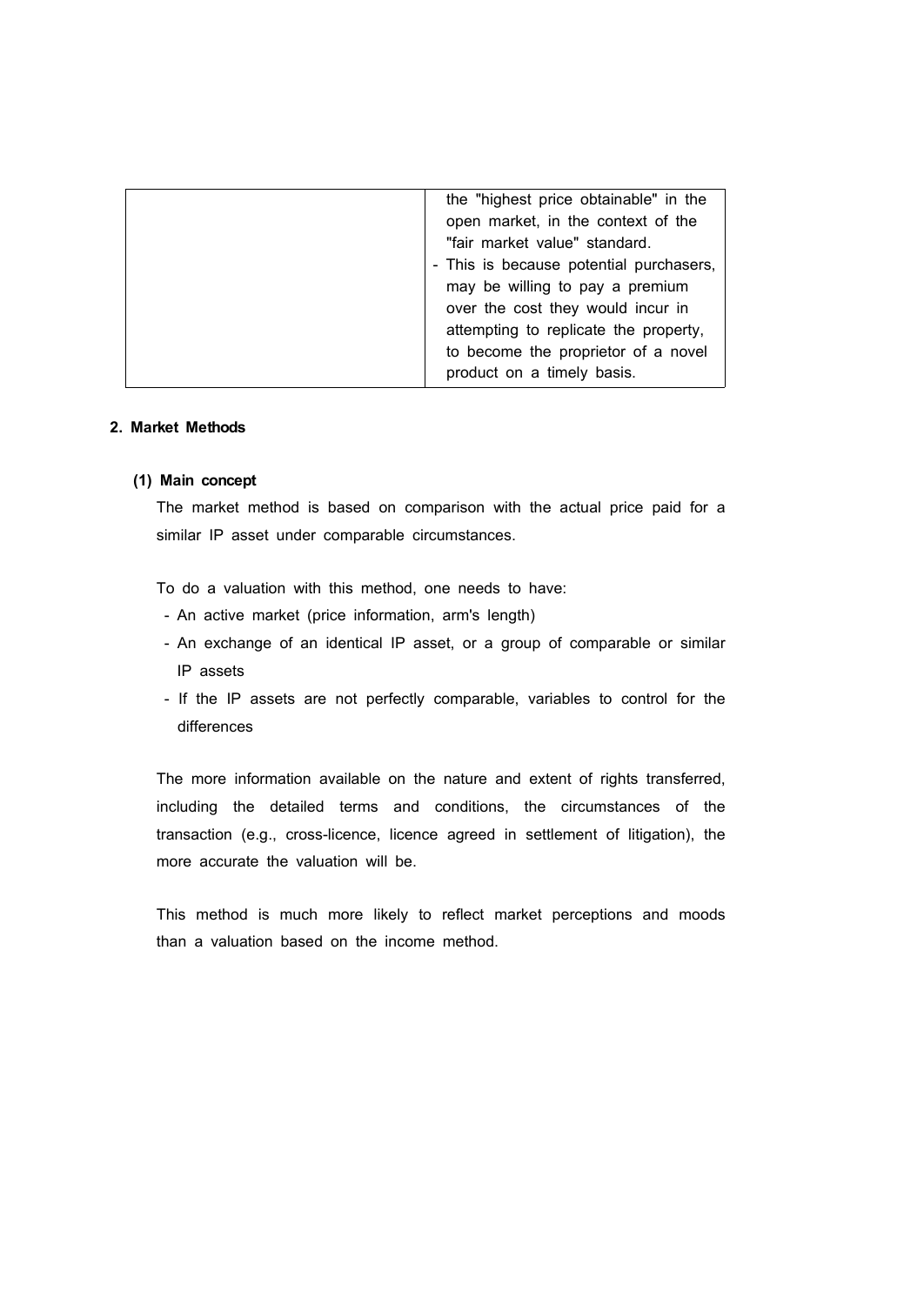### The basic steps of the market method

| <b>Research</b>                                                                                                                                                                                          | 2 Verification                                                                                                                                                                                | 3 Selection of unit                                                                                                                                                                                                                                                    | <b>Adjustment</b><br>4                                                                                                                                                                                                                                                                                                                          | <b>5Reconcilement</b>                                                                                                                                                            |
|----------------------------------------------------------------------------------------------------------------------------------------------------------------------------------------------------------|-----------------------------------------------------------------------------------------------------------------------------------------------------------------------------------------------|------------------------------------------------------------------------------------------------------------------------------------------------------------------------------------------------------------------------------------------------------------------------|-------------------------------------------------------------------------------------------------------------------------------------------------------------------------------------------------------------------------------------------------------------------------------------------------------------------------------------------------|----------------------------------------------------------------------------------------------------------------------------------------------------------------------------------|
| Research the<br>appropriate<br>market to obtain<br>information on<br>sale transactions.<br>listings and offers<br>to purchase, sell<br>or license IP<br>assets that are<br>similar to the<br>subject IP. | Verifythe<br>information by<br>confirming that<br>the data obtained<br>are factually<br>accurate and that<br>the market<br>transactions<br>reflect arm's-<br>length market<br>considerations. | Select relevant units<br>of comparison (e.g.,<br>income multipliers or<br>dollars per unit - units<br>such as "per<br>drawing.""per<br>customer.""per<br>location" and "per line<br>of code") and develop<br>a comparative<br>analysis for each unit<br>of comparison. | Compare "guideline" IP<br>asset transactions with<br>the subject IP asset<br>using the variables or<br>factors for comparison<br>and make adjustments to<br>the price of each<br>quideline IP asset<br>transaction appropriately<br>to the subject IP asset -<br>or eliminate the<br>transaction as a<br>quideline for future<br>consideration. | Reconcile the<br>various value<br>indications<br>produced from the<br>analysis of the<br>quideline<br>transactions into a<br>single value<br>indication or a<br>range of values. |

# **Learn more: Analysis of comparability: Type of variables or factors to be considered**

- Timing
- Nature of IP asset (e. g., patent. or trademark)
- Scope and status of legal protection
- Strength of the IP rights; uncertainty re validity of IP rights
- Duration
- Exclusivity
- Territory
- Geographical coverage of the IP asset
- Extent to which the IP asset contributes to market demand for the final product
- Availability of substitutes
- Licensor's anticipated profitability from use of the IP
- State of development of the IP asset
- Circumstances in which a previous licence was agreed can be significant
- Product of willing negotiations or a court-imposed solution
- Cross-licensing
- Profitability
- Risks
- Industry
- Market size and characteristics
- Growth outlook for relevant products
- Channels of distribution
- Other barriers to entry and exit
- Company structure
- Management matters (transparency; bounded rationality)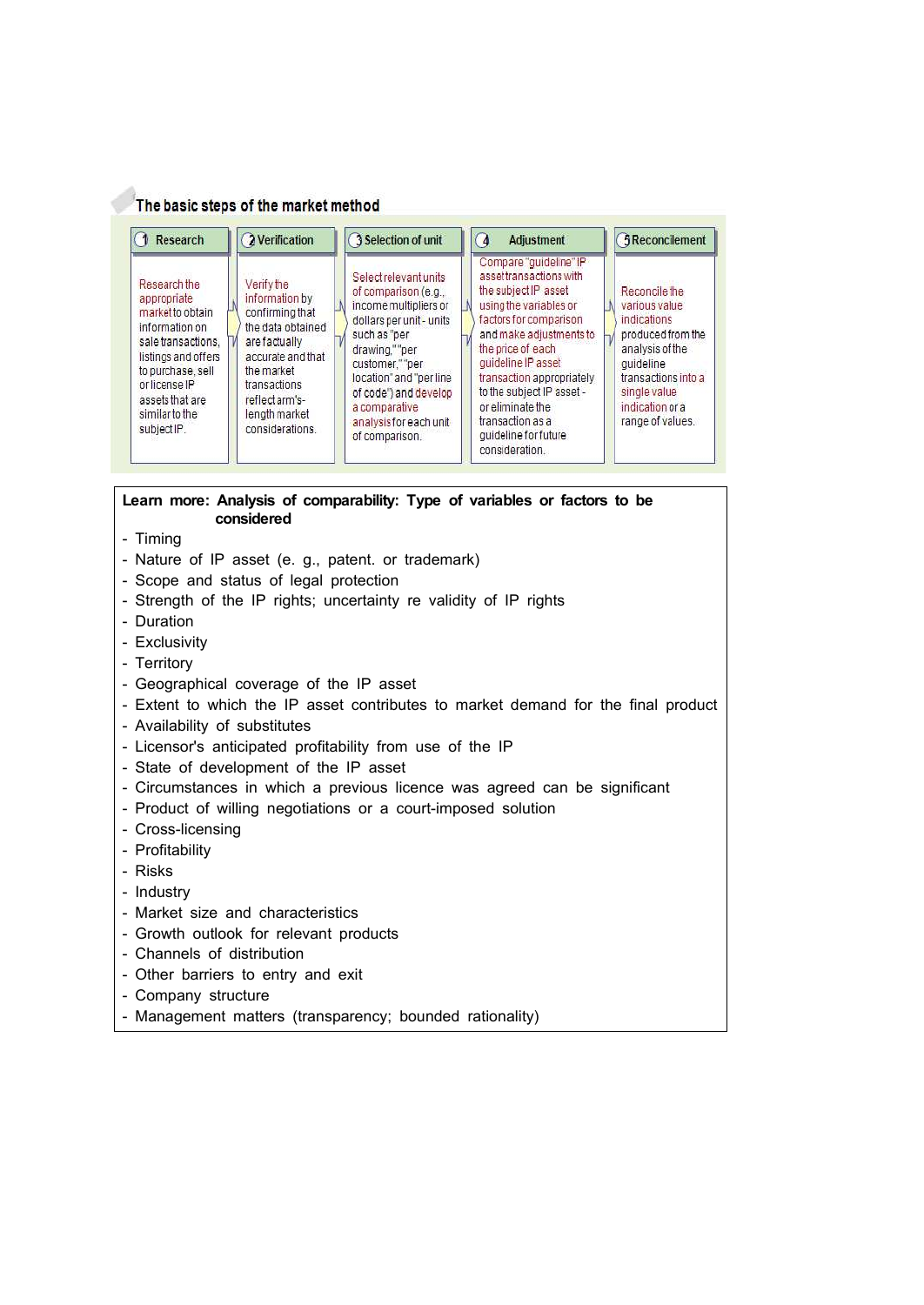**Sources of Comparables and "Industry Standard" Data** Statutory/Official filings (SEC filings) Surveys Licensing publications, valuation books Published court cases Shopped term sheets Published agreements Proprietary databases (Royalty Source, ReCap) **Consultants** 

### **(2) Advantages and Disadvantages of market method**

| <b>Disadvantages</b>                                                                                                                                                                                                                                                                                              |
|-------------------------------------------------------------------------------------------------------------------------------------------------------------------------------------------------------------------------------------------------------------------------------------------------------------------|
| - By definition, an IP asset is unique. It<br>is not possible to find an exactly alike                                                                                                                                                                                                                            |
| or even a similar or comparable IP<br>asset. Even if that were possible, it is<br>generally not possible to have readily<br>available information, which could be                                                                                                                                                 |
| used for valuing the subject IP asset.<br>- Market method ends up comparing the<br>general information available<br>in the                                                                                                                                                                                        |
| Due to the depth of the required<br>information to ensure comparability,                                                                                                                                                                                                                                          |
| often the only good transactional<br>data is from a transaction where<br>there is complete access to the                                                                                                                                                                                                          |
| legal agreement. Generally, however,<br>such IP transactional data is highly<br>confidential.                                                                                                                                                                                                                     |
| market; it is unable to consider specific<br>factors leading to a specific transaction.<br>- The time factor may affect the<br>usefulness of historical databases.<br>- It is a difficult method to use for comparing<br>deals with multiple forms of compensations<br>(e.g., equity, milestone payments, running |
|                                                                                                                                                                                                                                                                                                                   |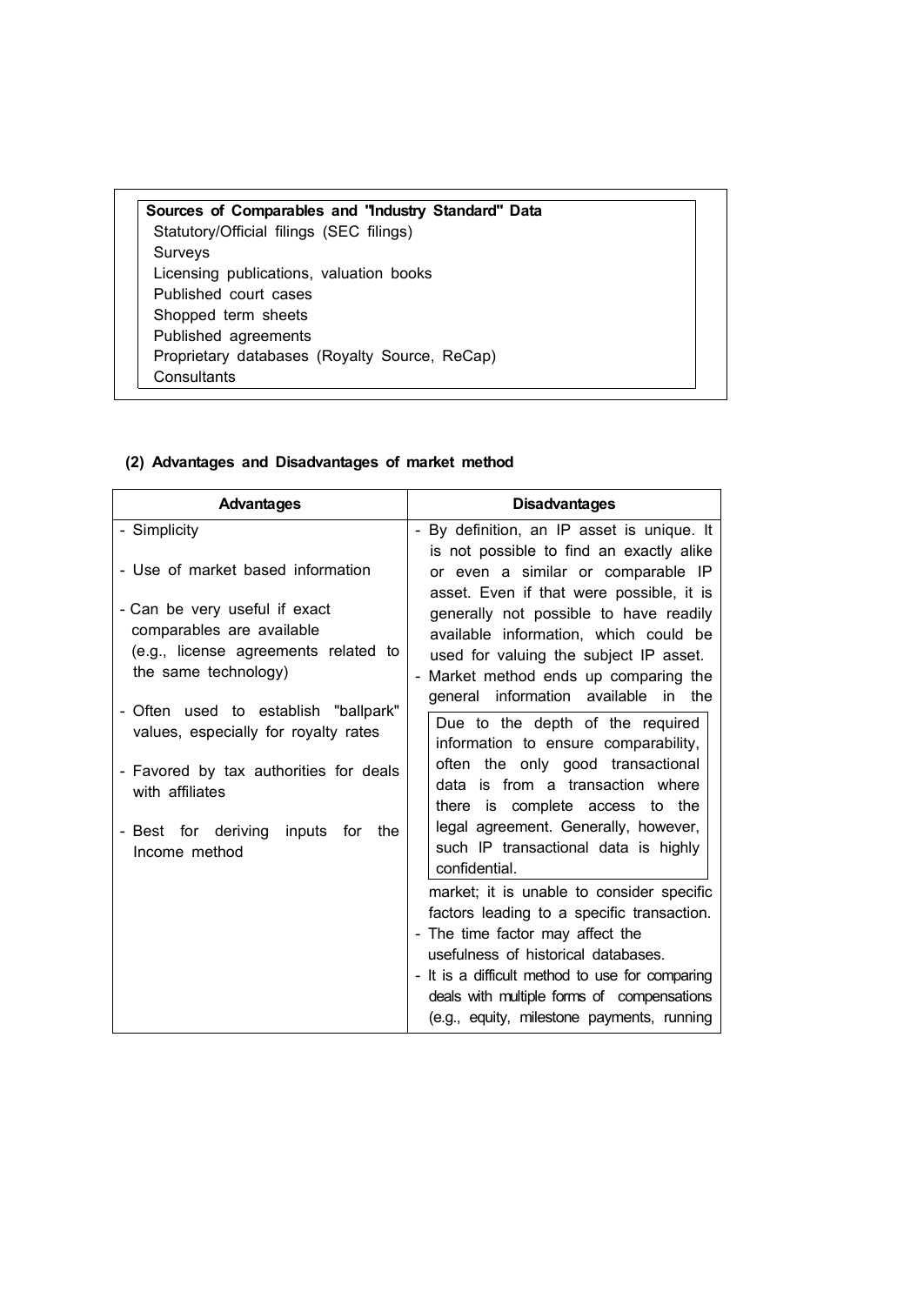| rovalties)<br>- Many "hidden" deal factors (e.g., strategic<br>buyer "premiums") cannot be considered.<br>- Outside influences that affect royalty<br>rates of IP assets, (e.g., fame, when<br>celebrities use their images/names as<br>trademarks), cannot be considered. |
|----------------------------------------------------------------------------------------------------------------------------------------------------------------------------------------------------------------------------------------------------------------------------|
|----------------------------------------------------------------------------------------------------------------------------------------------------------------------------------------------------------------------------------------------------------------------------|

#### **3. Income method**

#### **(1) Main concept**

 The income method values the IP asset on the basis of the amount of economic income that the IP asset is expected to generate, adjusted to its present day value. This method is the most commonly used method for IP valuation.

How to determine economic income

- a. Project the revenue flow (or cost savings) generated by the IP asset over the remaining useful life(RUL) of the asset.
- b. Offset those revenues/savings by costs related directly to the IP asset. Costs: labor, and materials, required capital investment, and any appropriate economic rents or capital charges
- c. Take account of the risk to discount the amount of income to a present day value by using the discount rate or the capitalization rate

 Different measures of economic income may be relevant to the various income methods. Some of these measures include the following:

- Gross or net revenues;
- Gross profit;
- Net operating income;
- Pretax income;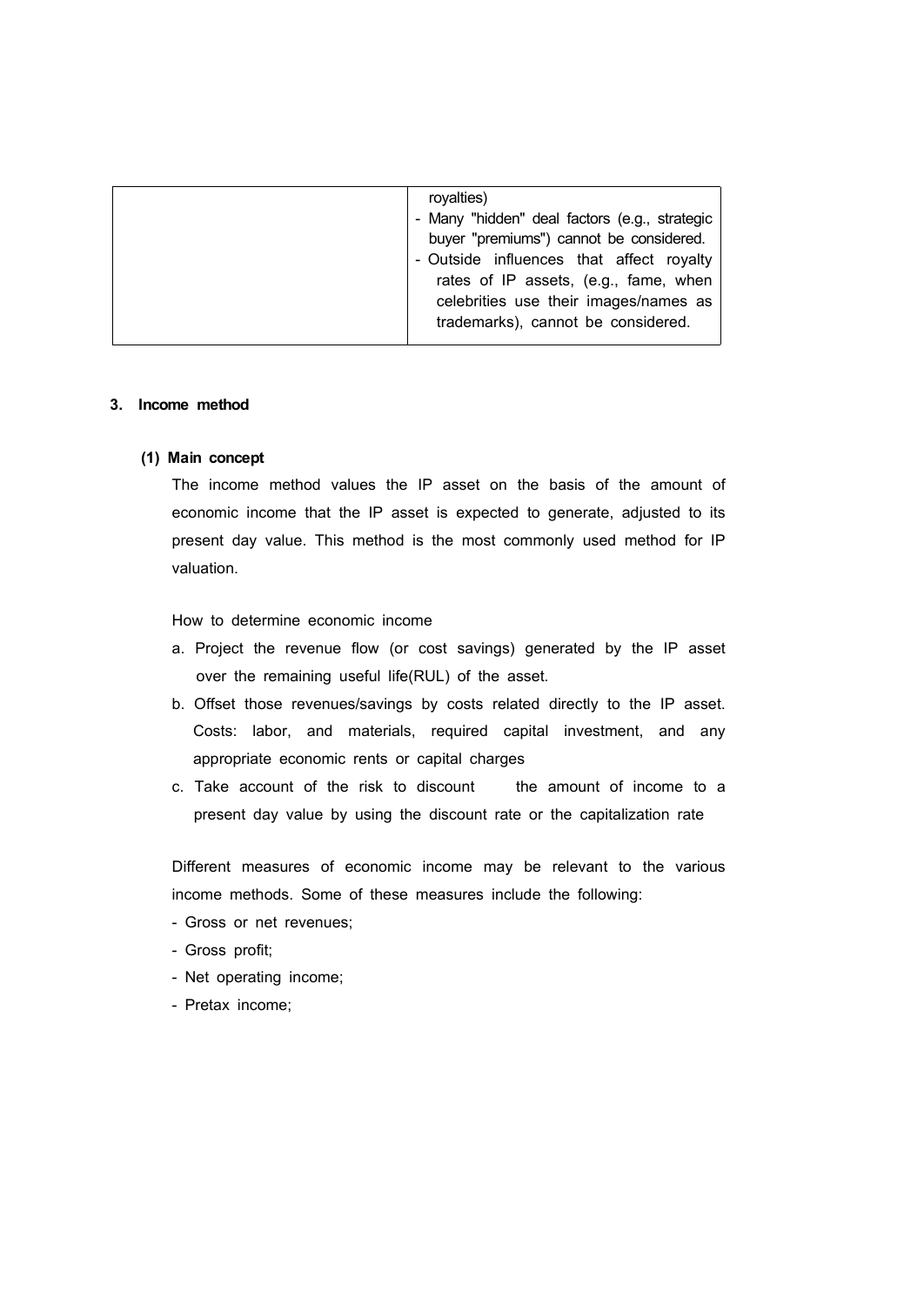- Net income (after tax);
- Operating cash flow;
- Net cash flow;
- Incremental income;
- Cost savings.

 Given the different measures of economic income that may be used in the income approach, an essential element in the application of the income method is to ensure that the discount rate or the capitalization rate used is derived on a basis consistent with the measure of economic income used.

#### **(2) Direct capitalization vs. Discounted Cash Flow**

 The various income methods may be grouped into the following two analytical categories:

#### **Direct capitalization**

 The valuer estimates the appropriate measure of economic income for one period (i.e., one period future to the valuation date) and divides that measure by an appropriate investment rate of return(Capitalization rate).

 The capitalization rate may be derived for a perpetual period of time or a specified finite period of time, depending upon the valuer's expectations of the duration of the economic income stream.

#### **Discounted cash flow (DCF)**

(Discounted future economic benefits)

The valuer projects the appropriate measure of economic income (cash flows) for several discrete time periods into the future.

This projection of prospective economic income (cash flows) is converted into a present value by the use of a present value discount rate.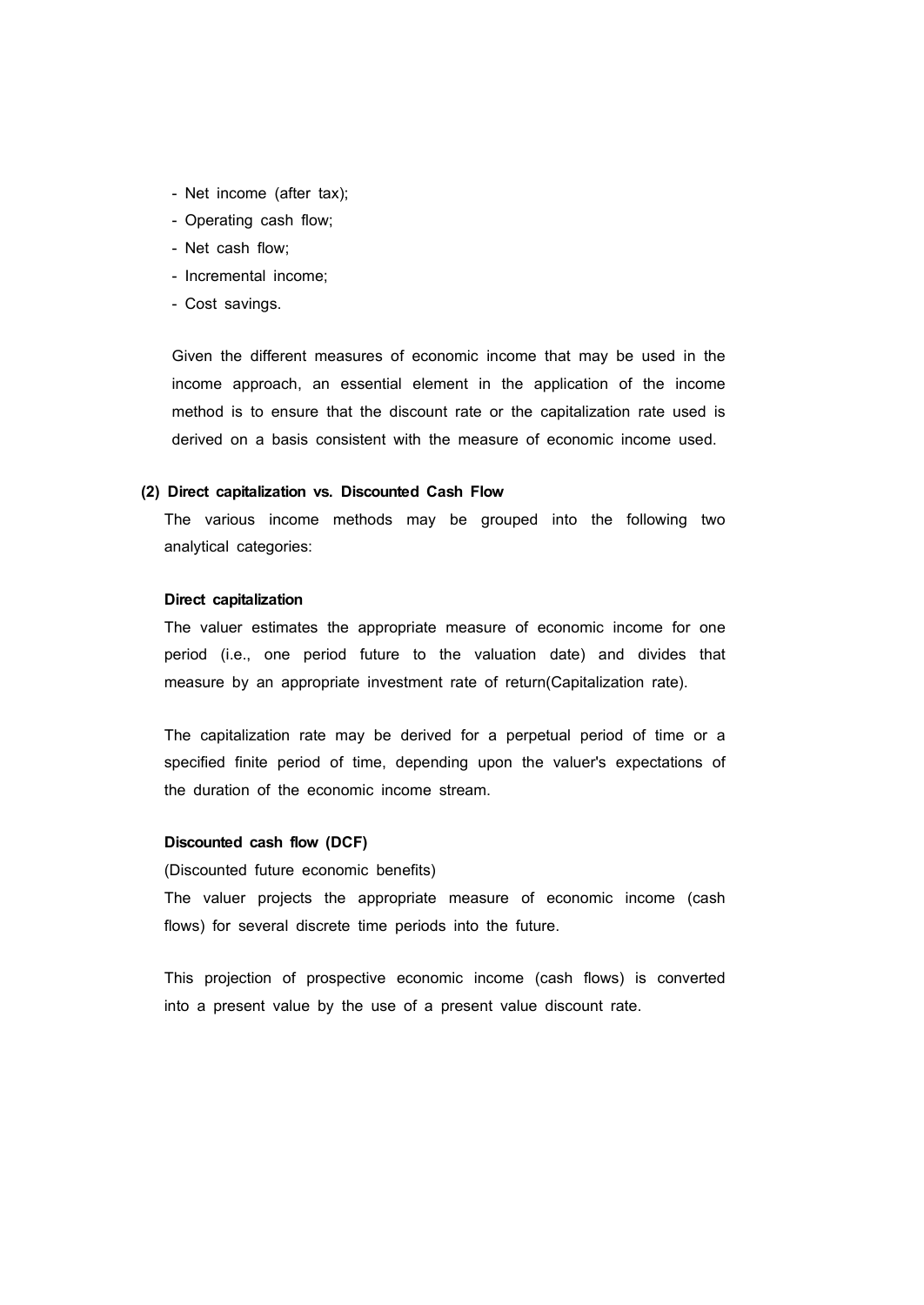The present value discount rate is the investor's required rate of return over the expected term of the economic income projection period.

#### **(3) Advantages and Disadvantages of income method, especially DCF**

Since DCF method is the most frequently used, let's look over the advantages and disadvantages of DCF method as follows:

#### **Advantages**

The DCF method is easiest to use for IP assets whose

- cash flows are currently positive, and
- can be estimated with some reliability for future periods, and
- where a proxy for risk that can be used to obtain discount rates is available.

It best captures the value of IP assets that generate relatively stable or predictable cash flows.

It forces you to think about the underlying characteristics of the firm, and understand its business. If nothing else, it brings you face to face with the assumptions you are making when you pay a given price for an asset.

#### **Disadvantages**

The DCF method does not explicitly account for the total riskiness of these cash flows but only for the systematic component of that risk in the form of market determined discount rate.

It assumes that the investment in the IP asset is irreversible, irrespective of the circumstances in the future. In brief, the DCF method does not accommodate the option like nature of certain corporate investments and ignores managerial flexibility.

It does not capture the unique independent risks associated with an IP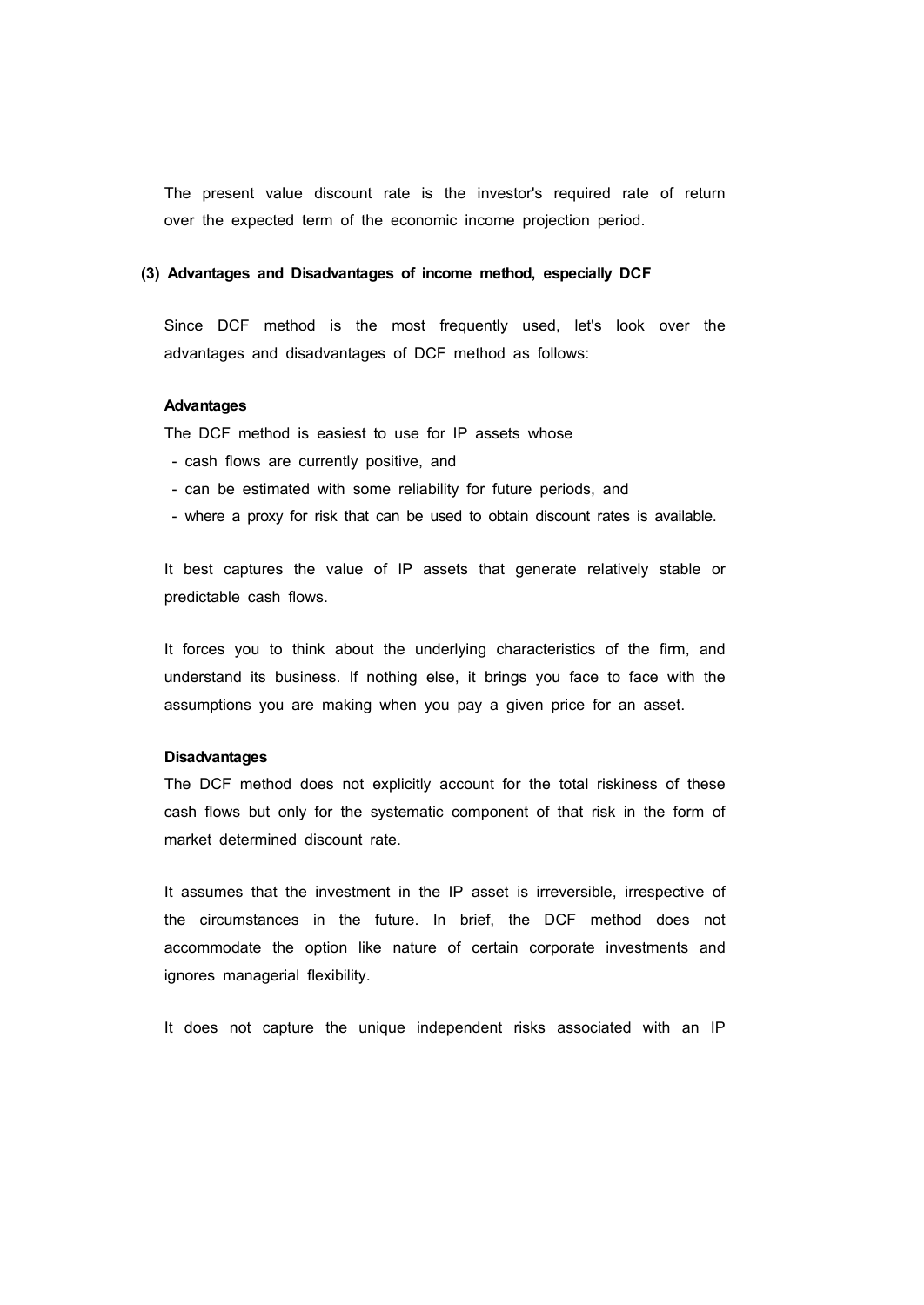asset such as patent. All risks are lumped together and are assumed to be appropriately adjusted for in the discount rate and the probability of success, rather than being broken out and dealt with individually (i.e., such as legal risk, technological risk, infringement, etc.)

It fails to consider dependencies on patents owned by others.

### **LEARNING POINT 3: Preparing for IP valuation**

### **1. IP audit in IP valuation**

 The valuation process necessitates gathering much information about the IP assets as well as in-depth understanding of economy, industry, and specific business that directly affect the value of the IP.

 This information can be obtained by conducting ('even driven') IP audit and background research as well.

#### **Necessary information for IP valuation**

#### **a. IP related information**

- What IP assets are owned by the business?
- Are IP assets owned by others used (with or without permission) by the business?
- Are the IP assets owned or used by the business, which should or could be registered, duly registered in all the relevant jurisdictions? If not, what steps/measures should be taken to ensure these IP assets are duly protected in all relevant jurisdictions?
- Who owns the existing IP assets: Is it the company or one or more employees, consultants, or its business partners?
- Are there any factors which would affect the value of IP, e.g., is the remaining legal life too short or is there a substitute product or an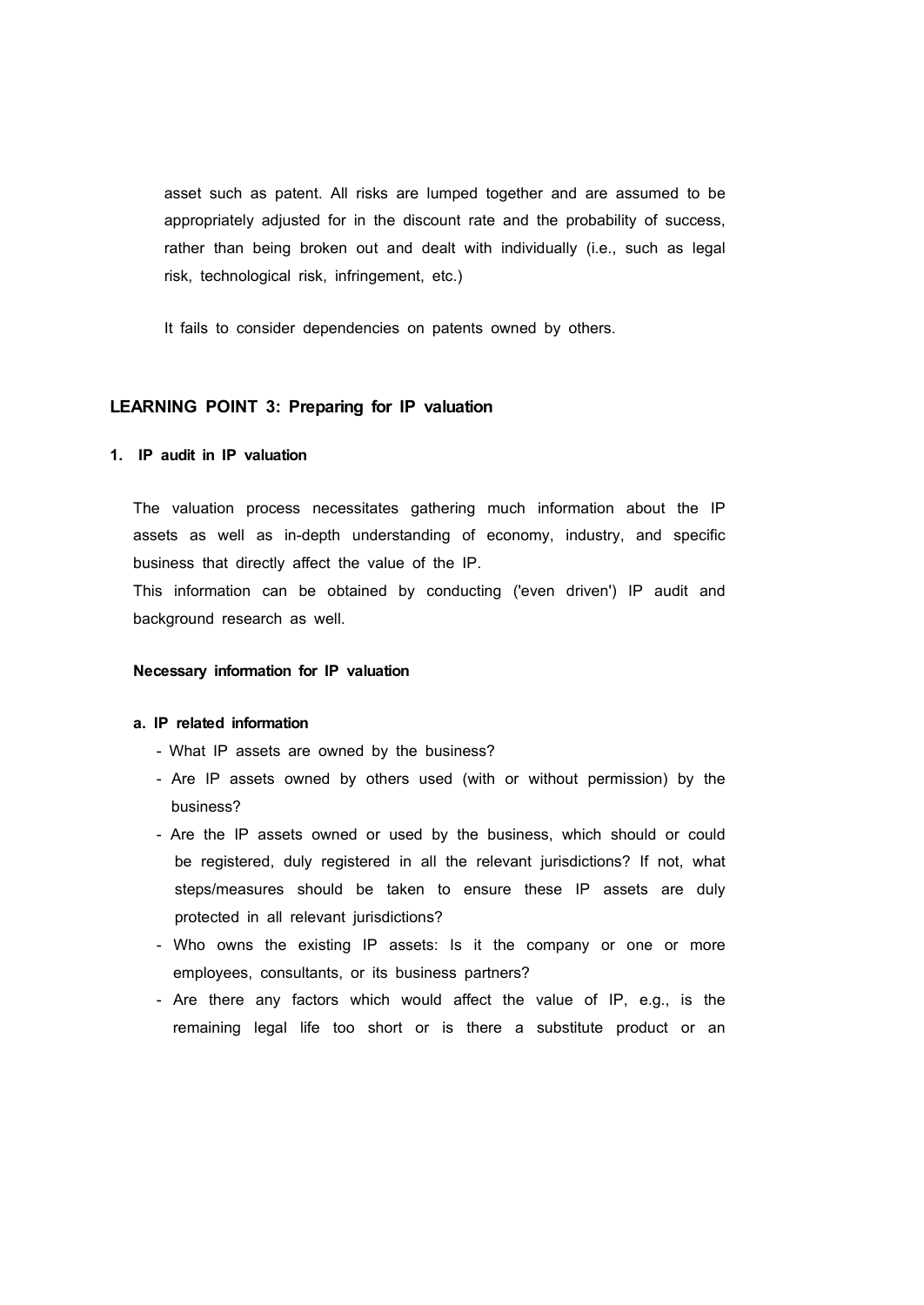alternative patented technology?

- What is the likelihood of a third party claiming ownership of the IP asset of the enterprise?
- Is there Freedom to Operate? That is, are there any existing IP assets owned by a third party that could block the development or effective use of the IP asset of the enterprise?
- For a patent, claim construction is a paramount issue that affects the valuation of IP from three perspectives, i.e., whether
	- : the claims define the subject matter in terms that create commercial value;
	- : the claims are valid and enforceable; and
	- : the owner of the IP should have Freedom to Operate within the scope of the claims.
- Is the strength of the IP asset supported by other IP assets without which it significantly looses its strength, e.g., a patent supported by trademark, patent supported by industrial designs, trade secret supported by a trademark, etc?

#### **b. Market related information**

- What is the market strength of the IP asset? An established trademark, for example, would have a higher value than a newly created trademark. If the underlying IP asset is a patent, its remaining economic life and the possibility of it being challenged as infringing other existing patent(s) will influence its value.
- What is the level of competitiveness of the IP asset in the marketplace, i.e., are there other strong trademarks, patent or trade secret-based products which are similar or can be considered as alternative/substitute products?
- Is the strength of the IP asset maintained by aggressive marketing strategies or conventional marketing strategies?
- In most cases, an IP asset that has wider (regional or international) coverage is more valuable than one which is protected in only one country.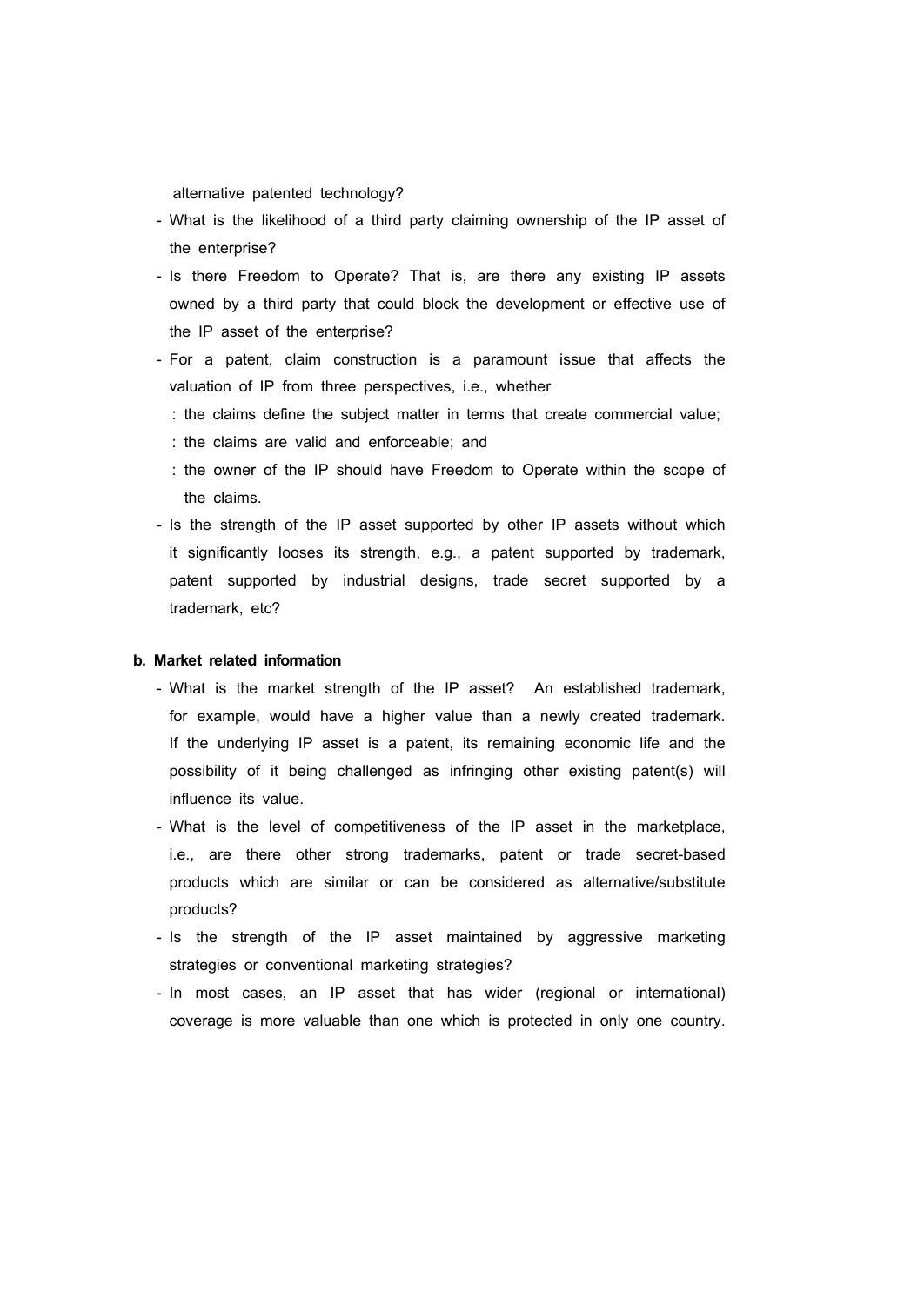Normally, broader geographical scope of protection is viewed as bigger market potential, i.e., potential for market expansion.

- Coverage may also include the number of products that the subject IP asset covers, e.g., whether a trademark covers several products or is used for a single product. For a patent, the coverage consideration would include whether the patent is a basic patent (i.e., used by other patents), a dependent patent (i.e., it is based on another basic patent; in other words, the invention covered by the subject patent is incremental), or an independent patent (i.e., it does not depend on any other existing patent which is in force).
- What is the likely ability of the business to exclude competitors from a certain market?

#### **c. Other practical information**

- What is the return on investment in the IP? (e.g., brand investment)
- Should co-branding or a brand extension be considered? Would this add value?
- Should the business continue developing a particular piece of technology or not?
- Does the business own core or non-core IP that it could out-license?
- Could the business get more out of its core or non-core IP?
- Are the IP assets adequately insured?

### **LEARNING POINT 4: How to valuate IP assets using DCF method: Step by step**

### **1. Main concept**

 When using the DCF method, particular attention should be paid to the following parameters that impact value: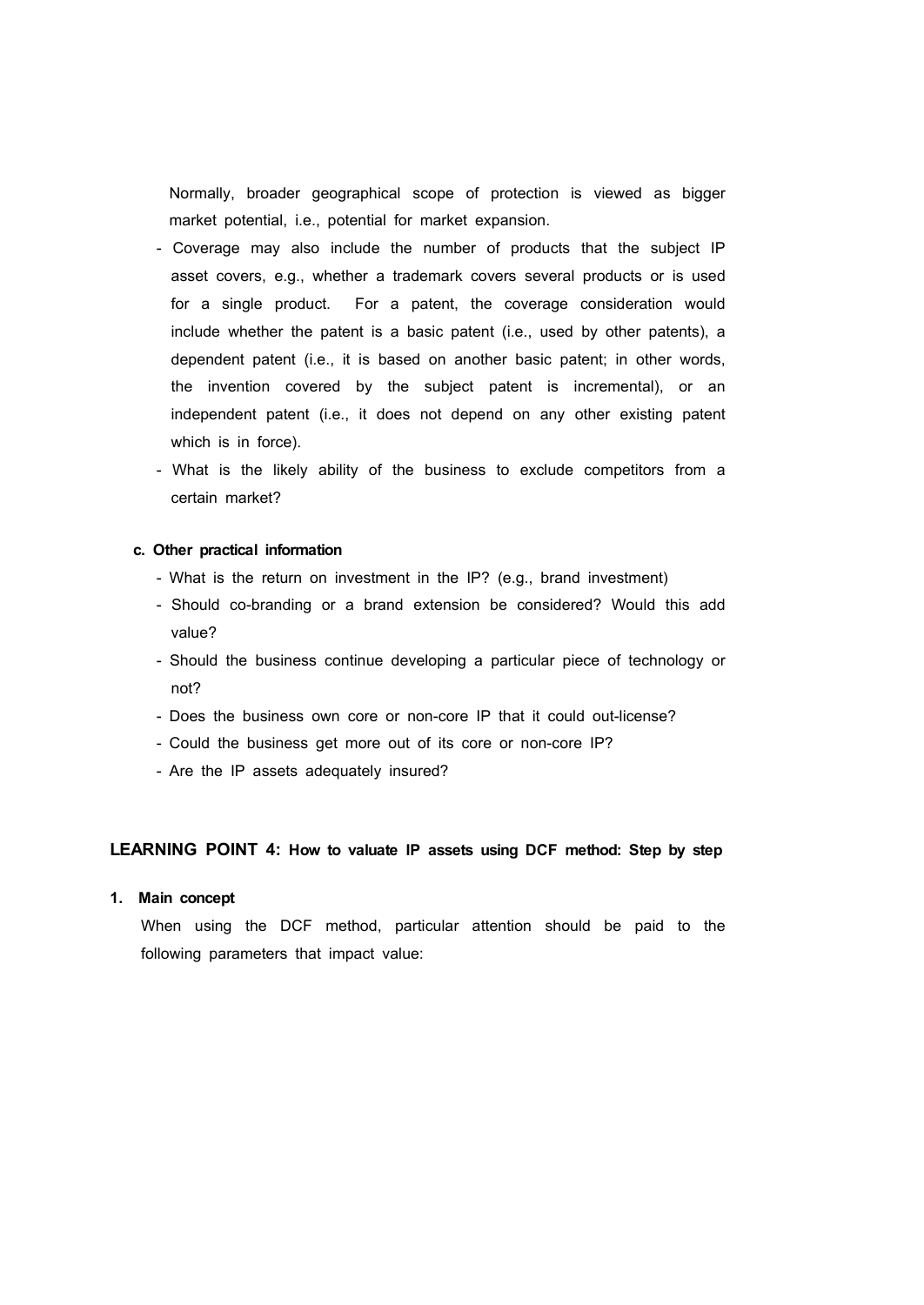

#### **Necessary information for IP valuation**



 $PV = present value$  $CF = (expected) cash flow$ t = time representing years of IP asset economic life  $n =$  time that economic life is expected to end  $r \equiv$  annual rate of discount (representing the risk factor) or time value of money and assumed

#### Example

Company X is negotiating to license the use of its trademark whose current market value is estimated to be US\$2 million. Company X estimates that the royalty rate would lead to an annual stream of US\$ 10.000 in five years (the economic life of the trademark). The risk-adjusted discount rate has been estimated to be 8%.

Therefore, other things being equal, the net present value of the Trademark will be  $PV = 10,000/(1+0.08)^1 + 10,000/(1+0.08)^2 + 10,000/(1+0.08)^3 + 10,000/(1+0.08)^4 + 10,000/(1+0.08)^5$  $= 9259.26 + 8573.38 + 7938.39 + 7350.23 + 6805.96 = 39,927.22$ 

i.e. Company X would expect to receive, at present, least US \$39927.22 if it is to license its Trademark for five years.

### **2. Projecting income stream (Cash Flow)**

 Project Income stream (Cash Flow : CF in the formula) is a fundamental requirement in DCF and covers the first two parameters, revenue or income attributable to the IP asset and expected growth characteristics of the identified revenue(s) or income stream(s).

First is to create an income statement

Revenue - Cost of goods sold - All appropriate overhead(including Sales, general and administrative cost and R&D cost) - Proper tax payments

#### **STEP**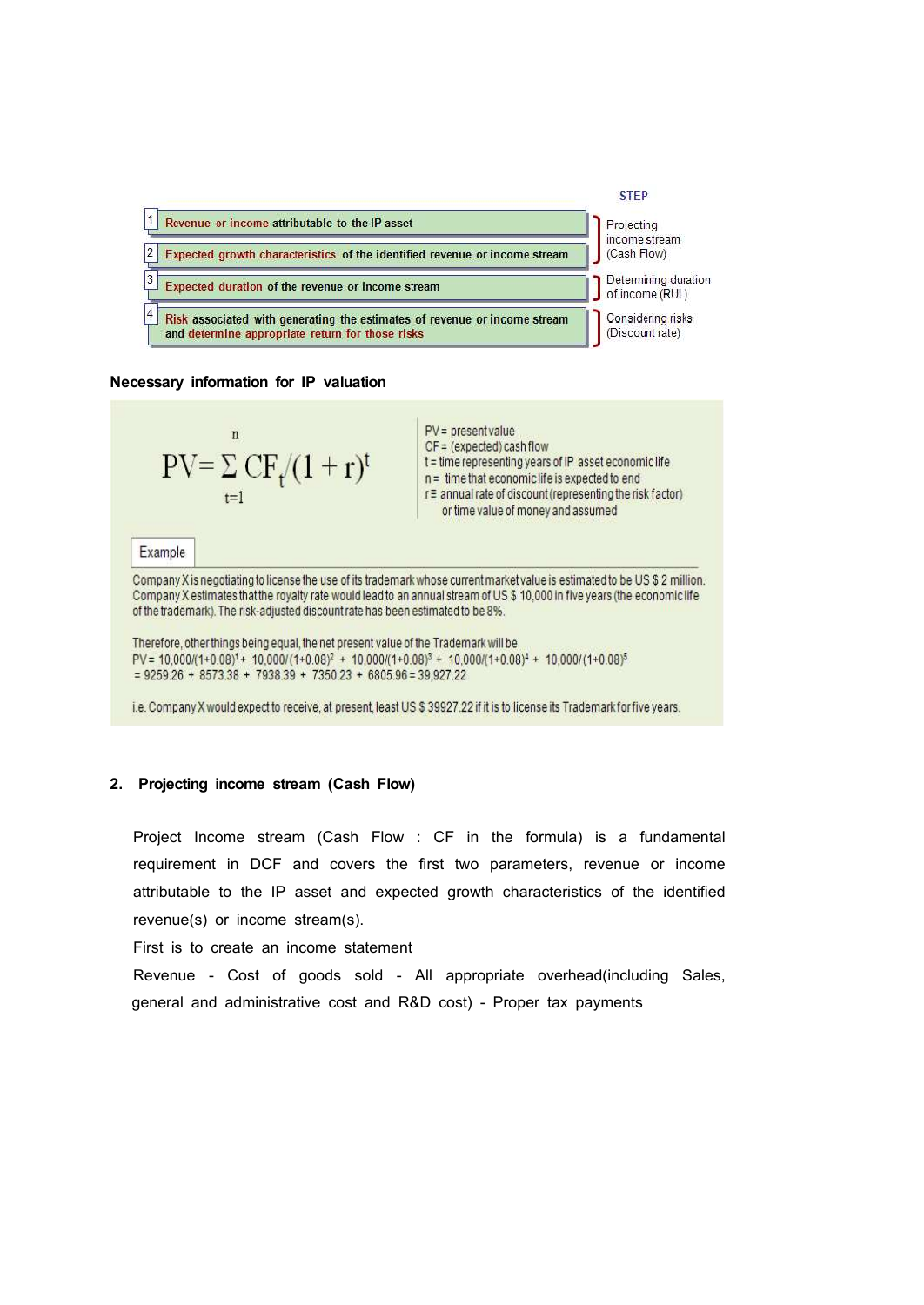= 'Earnings after tax' (EAT) is obtained.

 Since income statement does not directly reflect cash generated or consumed, several adjustments to create a proper cash flow statement. Earning after tax + All depreciation expenses - The increase in working capital - All the other investment required = Cash flow is obtained.

# **3. Determining the Remaining Economic or Useful Life (RUL) of the IP asset for estimating the duration of income**

The RUL will vary depending on the type of subject IP asset.

 An IP asset with a long RUL will be worth more than an IP asset with a shorter RUL.

- Patents lose their useful life 20 years after the filing date-the point at which the legal protection comes to an end. No company would pay royalties in the 21st year, because it can copy the invention that was earlier protected by the patent, that is, copy without any fear of legal retaliation.
- Copyright may have a long useful life well after an author's death.
- A trade secret may have an indefinite useful life if it remains confidential and continues to be of competitive value to its owner.

 Many other factors are considered in determining the RUL of an IP asset, including:

- the expected usage of the IP asset by the entity and whether the IP asset could be managed efficiently by another management team;
- typical product life cycles for the IP asset and public information on estimates of useful lives of similar IP assets that are used in a similar way;
- technical, technological, commercial or other types of obsolescence
- the stability of the industry in which the IP asset operates and changes in the market demand for the products or services output from the IP asset;
- expected actions by competitors or potential competitors;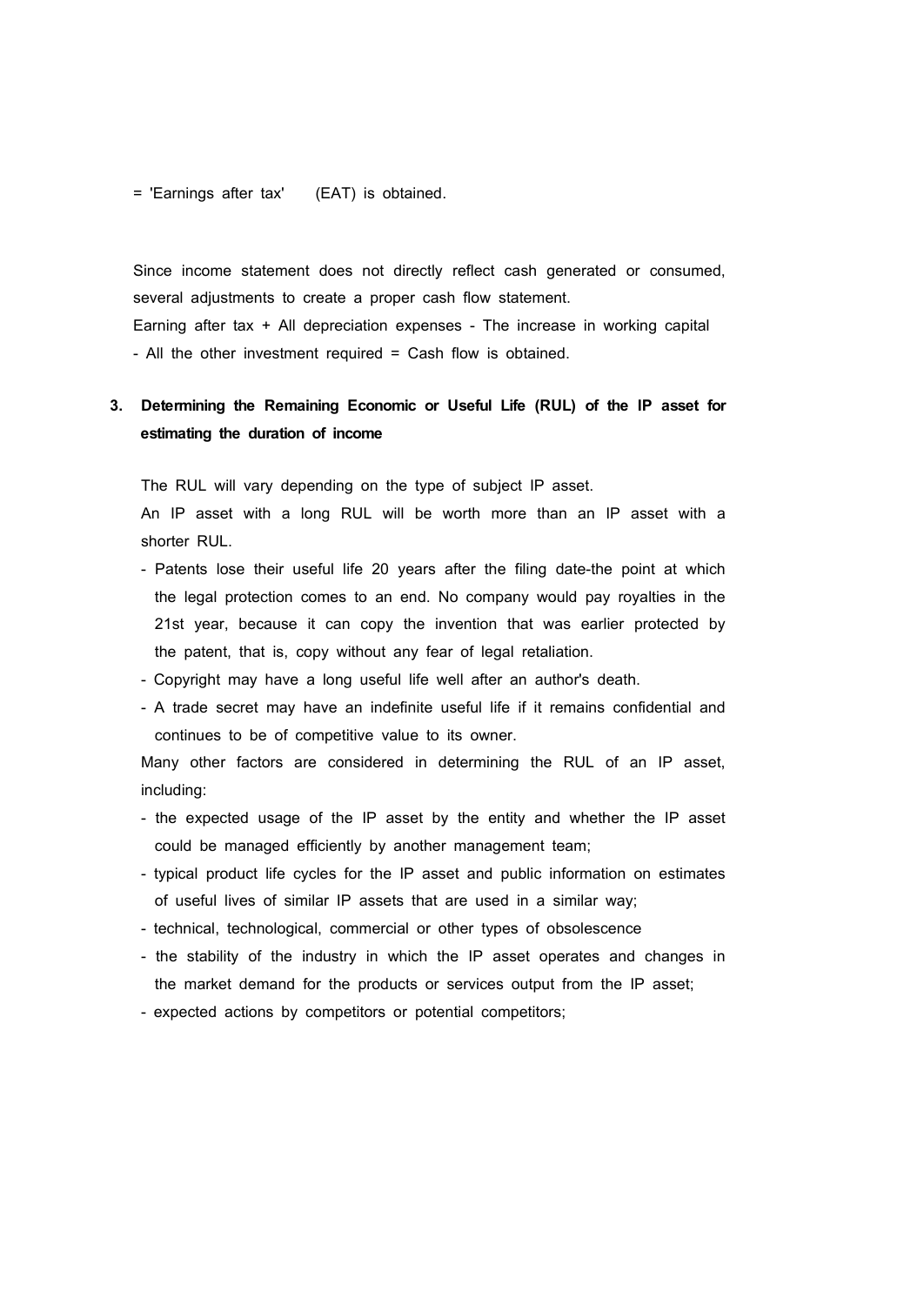- the level of maintenance expenditure required to obtain the expected future economic benefits from the asset and the entity's ability and intention to reach such a level;
- the period of control over the IP asset and legal or similar limits on the use of the IP asset, such as the expiry dates of related licenses; and
- whether the useful life of the asset is dependent on the useful life of other IP assets of the entity.

### **Learn more: Residual value**

Even after the RUL is over, there may be some terminal or residual value to the IP asset because of market factors.

For example, a bankrupt company's trademark may have value even though the company is no longer in operation.

The residual value of an IP asset with a finite useful life is assumed to be zero unless:<br>- there is a commitment by a third party to purchase the IP asset at the

- end of its useful life; or<br>- there is an active market for the asset and:
- - : residual value can be determined by Reference to that market; and
- : it is probable that such a market will exist at the end of the asset's useful life.

### **4. Considering risks (Discount rate)**

 The discount rate used must take into account all the risks that have an impact on the generation of the future revenue or income stream the higher the risk, the higher the discount rate.

The risks include:

- the overall market risk,
- the specific industry risk, and
- the risks associated with specific IP assets and operations being considered.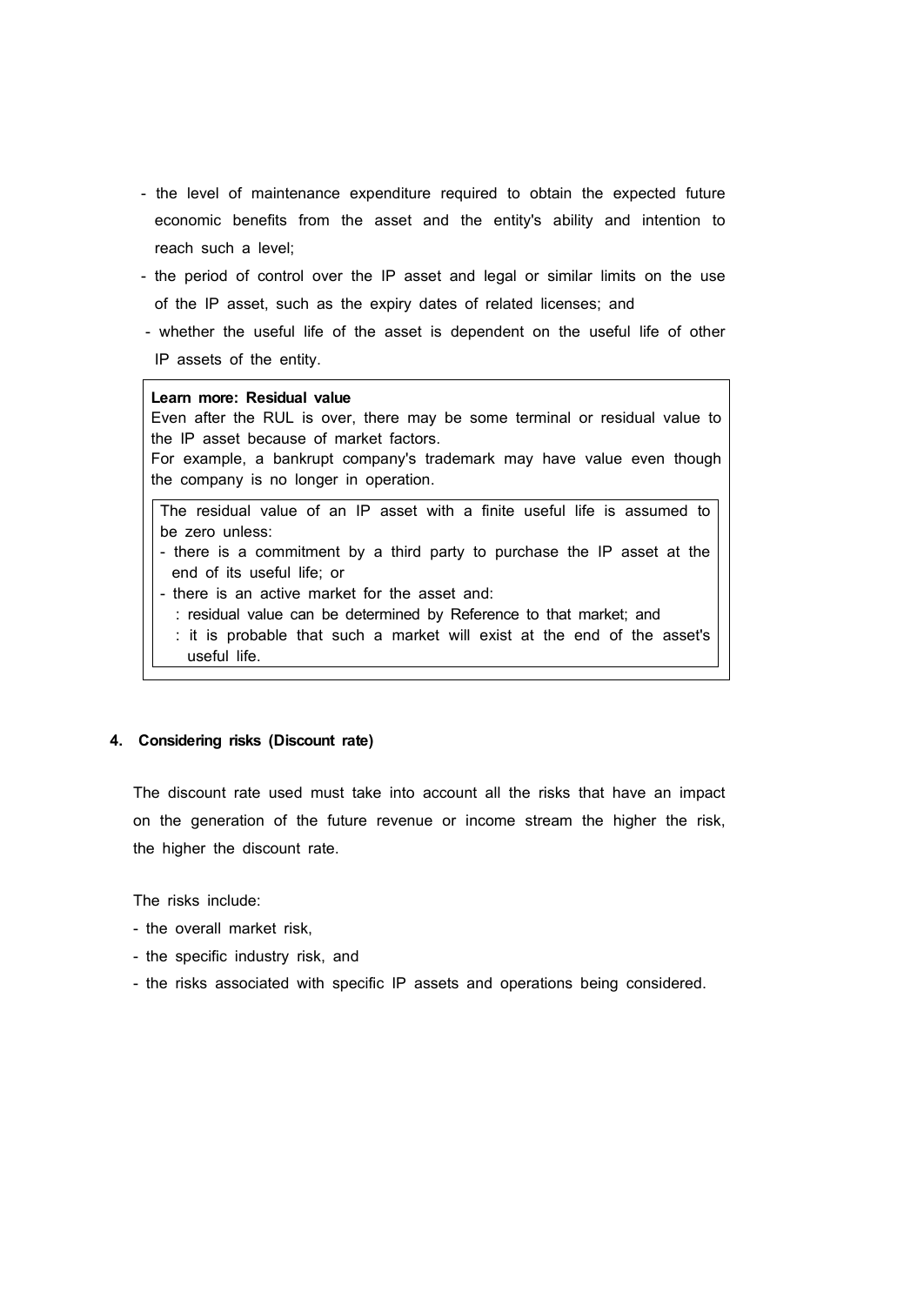Several methods are used to calculate the discount rate.

- 'Capital Asset Pricing Model'(CAPM)
- 'Weighted Average Cost of Capital'(WACC)
- 'Arbitrage Pricing Theory'(APT) model.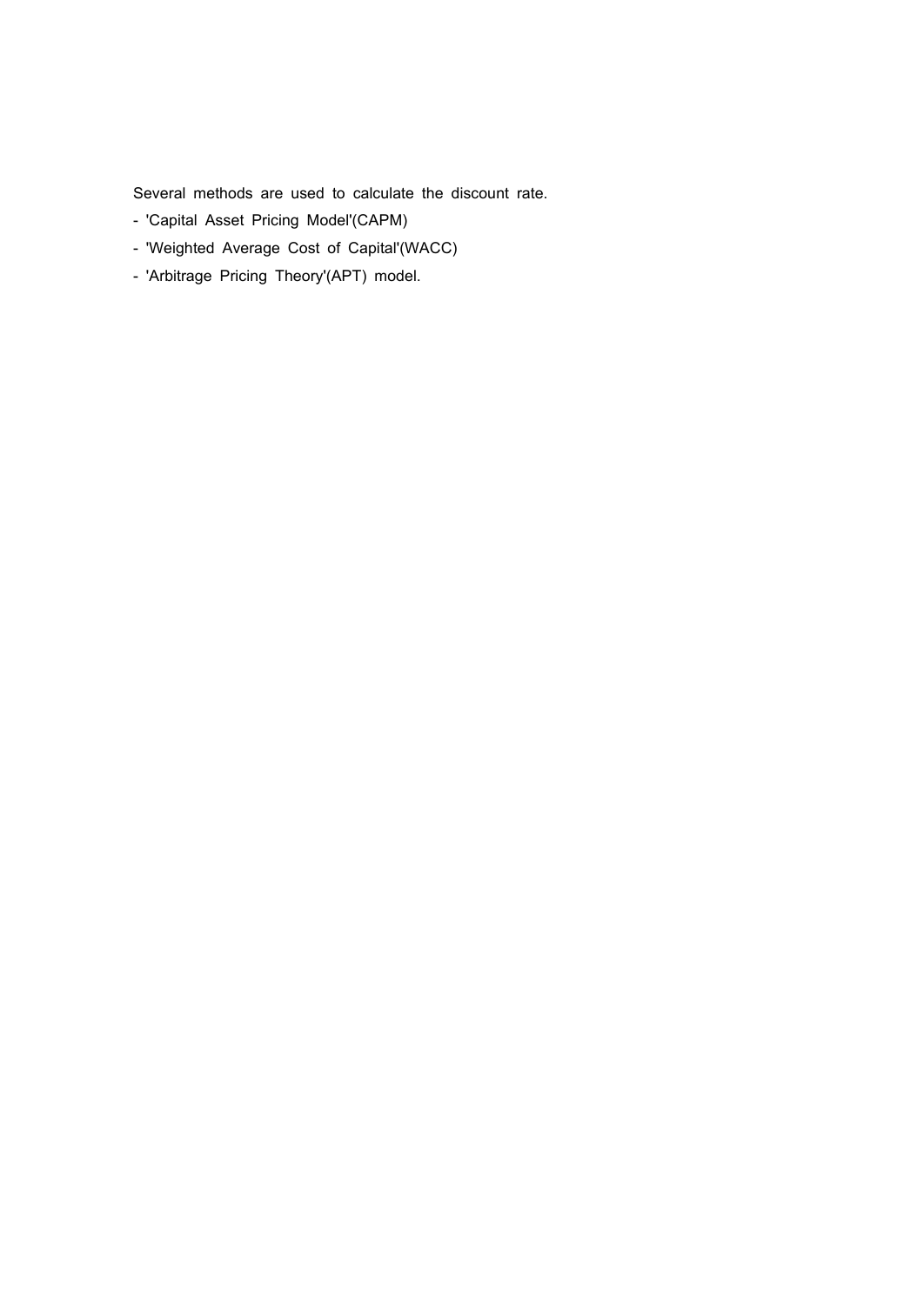### **QUIZ**

#### **Q1. Identify the incorrect statement:**

1) You can add value to an IP asset even by not exploiting that IP asset

- 2) The value of an IP asset would be different depending on whether it is being valued in the context of a 'going concern', or in the context of a forced liquidation or an orderly disposition of assets
- 3) A valuation is only undertaken in the context of licensing, franchising or sale of an IP asset
- 4) Sometimes, the cost or price of an asset can be a good indicator of its value

#### Answer: 3)

Valuation is undertaken under a wide variety of different circumstances including licensing, franchising or sale of IP assets but are not confined to those circumstances. Other circumstances include M&A; divestures, spin-offs, joint venture or strategic alliance, donation of IP assets, calculation of damages, investment in R&D etc..

### **Q2. Identify the incorrect statement:**

- 1) Cost method establishes the value of an IP asset by calculating how much was spent in its development
- 2) The Reproduction cost method contemplates the construction of an exact replica of the subject IP.
- 3) The Market method is the best method to use as it is based on comparing other similar transactions, similar to what you would do when buying a car or a house.
- 4) The income method values the IP asset on the basis of the amount of economic income that the IP asset is expected to generate, adjusted to its present day value

#### Answer : 3)

The market method is of limited use because it is difficult to find similar or comparable IP asset transaction. Even if that were possible, the information pertaining to such a transaction is not readily available, as they are usually